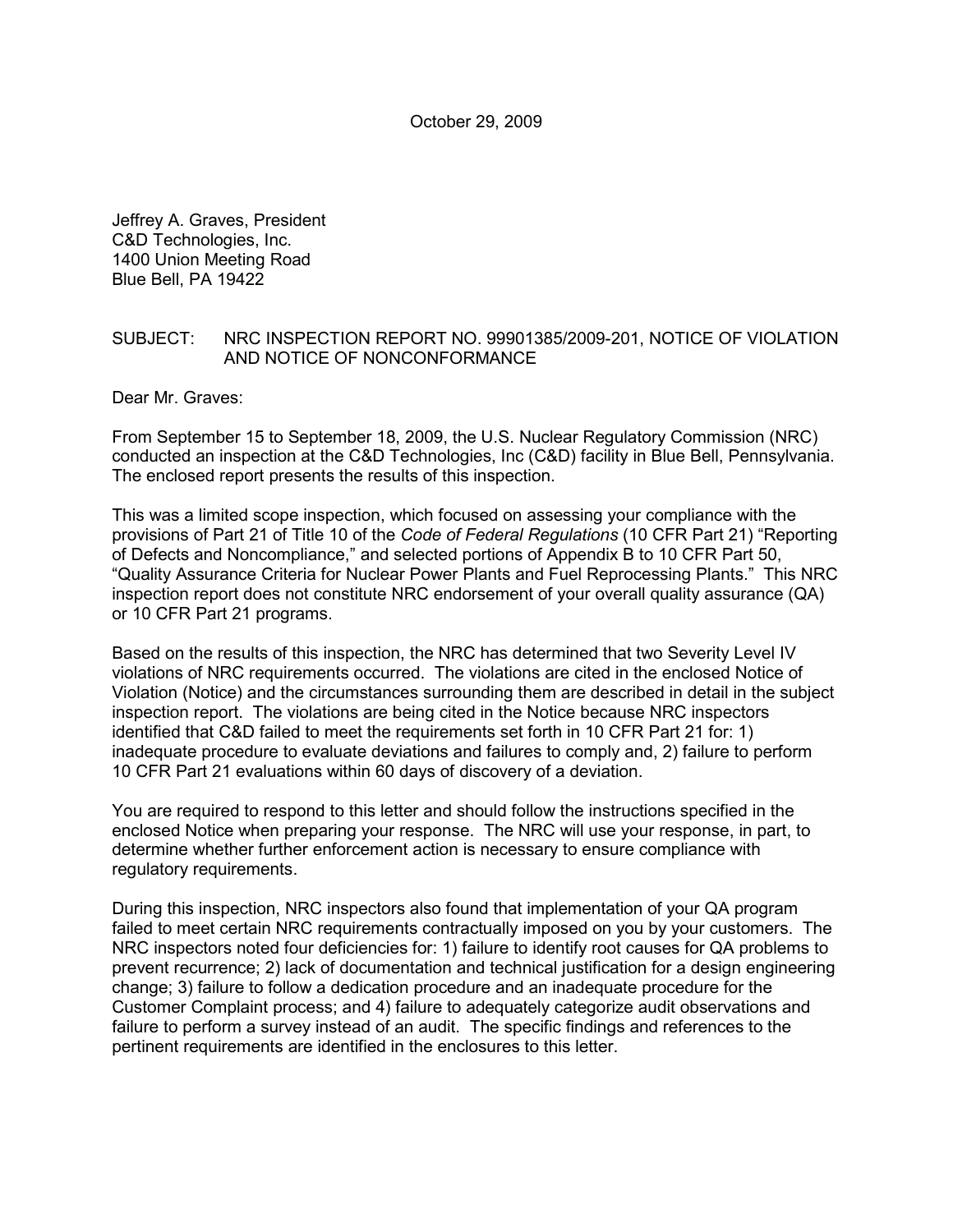J. Graves 2 -

Please provide a written explanation or statement within 30 days of this letter in accordance with the instructions specified in the enclosed Notice of Nonconformance. We will consider extending the response time if you show good cause for us to do so.

In accordance with 10 CFR 2.390 of the NRC's "Rules of Practice," a copy of this letter, its enclosures, and your response will be made available electronically for public inspection in the NRC Public Document Room or from the NRC's document system (ADAMS), accessible from the NRC Web site at http://www.nrc.gov/reading-rm/adams.html. To the extent possible, your response should not include any personal privacy, proprietary, or Safeguards Information so that it can be made available to the Public without redaction. If personal privacy or proprietary information is necessary to provide an acceptable response, then please provide a bracketed copy of your response that identifies the information that should be protected and a redacted copy of your response that deletes such information. If you request that such material is withheld from public disclosure, you must specifically identify the portions of your response that you seek to have withheld and provide in detail the bases for your claim (e.g., explain why the disclosure of information will create an unwarranted invasion of personal privacy or provide the information required by 10 CFR 2.390(b) to support a request for withholding confidential commercial or financial information). If Safeguards Information is necessary to provide an acceptable response, please provide the level of protection described in 10 CFR 73.21.

Sincerely,

 Patrick Hiland, Director */RA/* Division of Engineering Office of Nuclear Reactor Regulation

Docket No.: 99901385

- Enclosures: 1. Notice of Violation
	- 2. Notice of Nonconformance
	- 3. Inspection Report 99901385/2009-201
	- 4. Attachment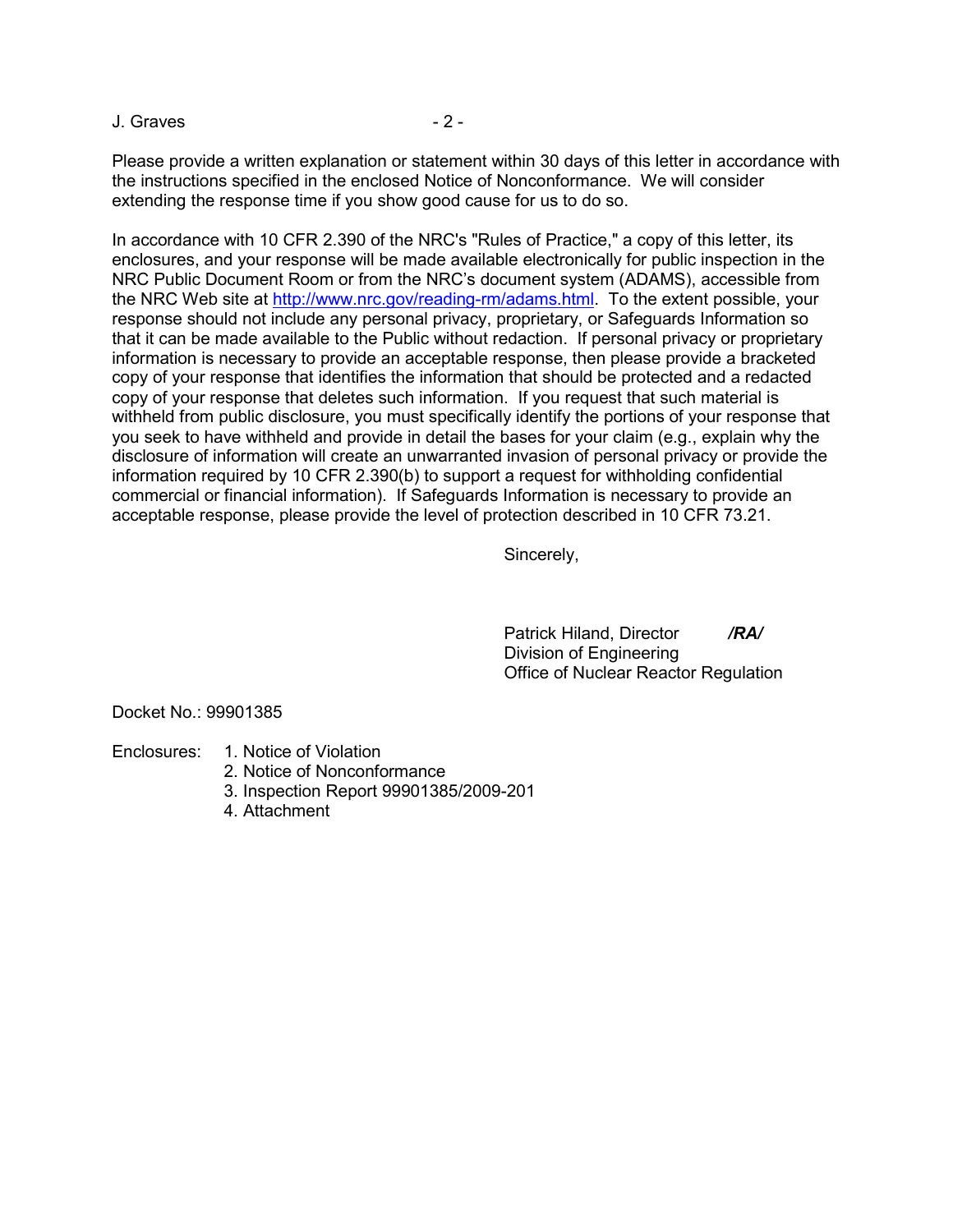Please provide a written explanation or statement within 30 days of this letter in accordance with the instructions specified in the enclosed Notice of Nonconformance. We will consider extending the response time if you show good cause for us to do so.

In accordance with 10 CFR 2.390 of the NRC's "Rules of Practice," a copy of this letter, its enclosures, and your response will be made available electronically for public inspection in the NRC Public Document Room or from the NRC's document system (ADAMS), accessible from the NRC Web site at http://www.nrc.gov/reading-rm/adams.html. To the extent possible, your response should not include any personal privacy, proprietary, or Safeguards Information so that it can be made available to the Public without redaction. If personal privacy or proprietary information is necessary to provide an acceptable response, then please provide a bracketed copy of your response that identifies the information that should be protected and a redacted copy of your response that deletes such information. If you request that such material is withheld from public disclosure, you must specifically identify the portions of your response that you seek to have withheld and provide in detail the bases for your claim (e.g., explain why the disclosure of information will create an unwarranted invasion of personal privacy or provide the information required by 10 CFR 2.390(b) to support a request for withholding confidential commercial or financial information). If Safeguards Information is necessary to provide an acceptable response, please provide the level of protection described in 10 CFR 73.21.

Sincerely,

 Patrick Hiland, Director */RA/* Division of Engineering Office of Nuclear Reactor Regulation

Docket No.: 99901385

- Enclosures: 1. Notice of Violation
	- 2. Notice of Nonconformance
	- 3. Inspection Report 99901385/2009-201
	- 4. Attachment

DISTRIBUTION: RidsNroDcipCqvb RidsNroDcipCqvp KKavanagh

### **ADAMS Accession No**.: **ML093020260**

| <b>OFFICE</b> | EQVB/DE/NRR      | EQVB/DE/NRR        | CQVP/DCIP/NRO | EICB/DE/NRR           | EQVB/DE/NRR |
|---------------|------------------|--------------------|---------------|-----------------------|-------------|
| <b>NAME</b>   | CRoquecruz       | AArmstrong         | JOrtega       | MMcConnell            | PPrescott   |
| <b>DATE</b>   | 10/28/09         | 10/28/09           | 10/28/09      | 10/28/09 via<br>email | 10/28/09    |
| <b>OFFICE</b> | EQVB/DE/NRR      | $D^{\cdot}$ DF/NRR |               |                       |             |
| <b>NAME</b>   | <b>DThatcher</b> | <b>PHiland</b>     |               |                       |             |
| <b>DATE</b>   | 10/28/09         | 10/29/09           |               |                       |             |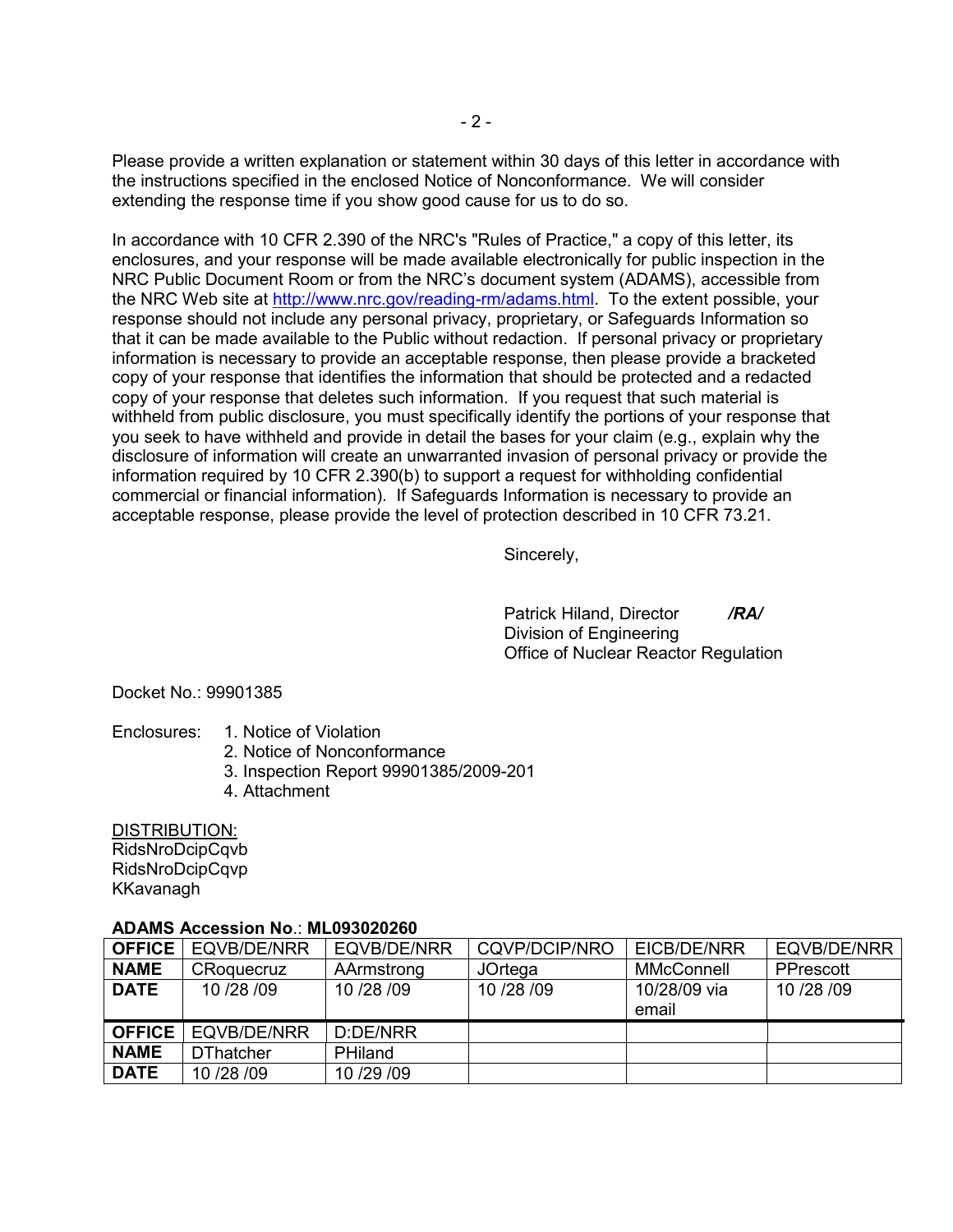J. Graves - 2 -**OFFICIAL RECORD COPY**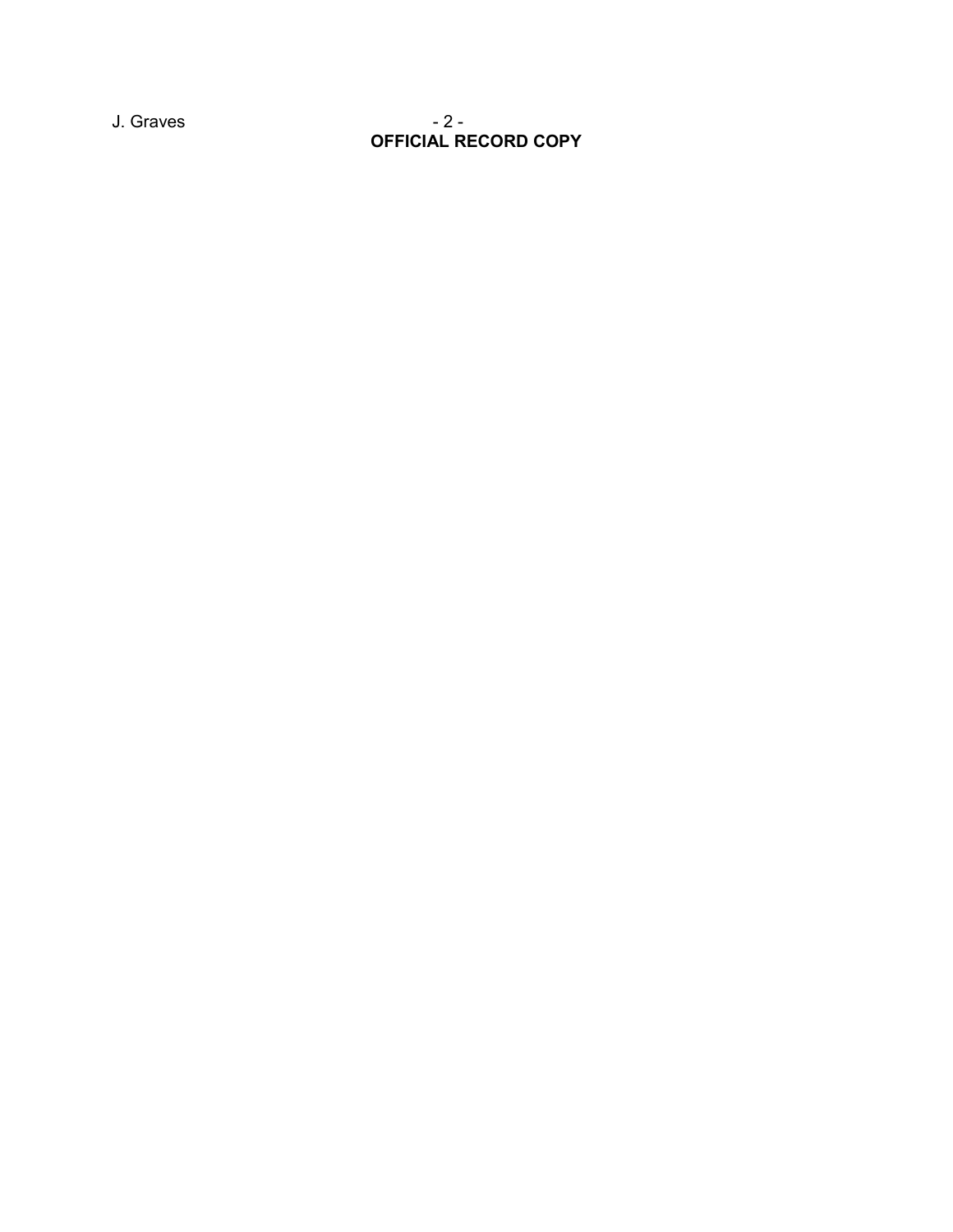# **NOTICE OF VIOLATION**

Blue Bell, PA 19422

C&D Technologies, Inc. C&D Technologies, Inc. 1400 Union Meeting Road Inspection Report No. 99901385/2009-201

Based on the results of a Nuclear Regulatory Commission (NRC) inspection conducted September 15 to September 18, of activities performed at C&D Technologies, Inc. (C&D), two violations of NRC requirements were identified. In accordance with the NRC Enforcement Policy, the violations are listed below:

A. 10 CFR Part 21, Section 21.21(a)(1), "Notification of failure to comply or existence of a defect and its evaluation," states in part that, "each individual, corporation, partnership, or other entity subject to 10 CFR Part 21 shall adopt appropriate procedures to evaluate deviations and failures to comply associated with substantial safety hazards as soon as practicable and, except as provided in paragraph  $(a)(2)$  of this section, in all cases within 60 days of discovery, in order to identify a reportable defect or failure to comply that could create a substantial safety hazard, were it to remain uncorrected."

Contrary to the above, as of September 18, 2009:

C&D 10 CFR Part 21 implementing procedure, A-14-8, "Evaluation, Notification & Responsibility in Accordance with USNRC 10CFR 21 Regulations," Revision 8, dated October 21, 2008, was not an appropriate procedure to ensure effective identification and timely evaluation of deviations and failures to comply associated with a substantial safety hazard. Specifically, C&D procedure A-14-8:

- 1. Did not contain guidance on how to evaluate deviations in accordance with Part 21 requirements.
- 2. Did not establish an adequate process in that it allowed C&D an extra period of time to perform a Part 21 evaluation.

This issue has been identified as Violation 99901385/2009-201-01.

This is a Severity Level IV violation (Supplement VII).

B. 10 CFR Part 21, Section 21.21(a)(1), "Notification of failure to comply or existence of a defect and its evaluation," states in part that, "each individual, corporation, partnership, or other entity subject to 10 CFR Part 21 shall adopt appropriate procedures to evaluate deviations and failures to comply associated with substantial safety hazards as soon as practicable and, except as provided in paragraph (a)(2) of this section, in all cases within 60 days of discovery, in order to identify a reportable defect or failure to comply that could create a substantial safety hazard, were it to remain uncorrected."

C&D Standard Policy and Procedure A-14-8, "Evaluation, Notification & Responsibility in Accordance with USNRC 10CFR 21 Regulations," Revision 8, dated October 21, 2008,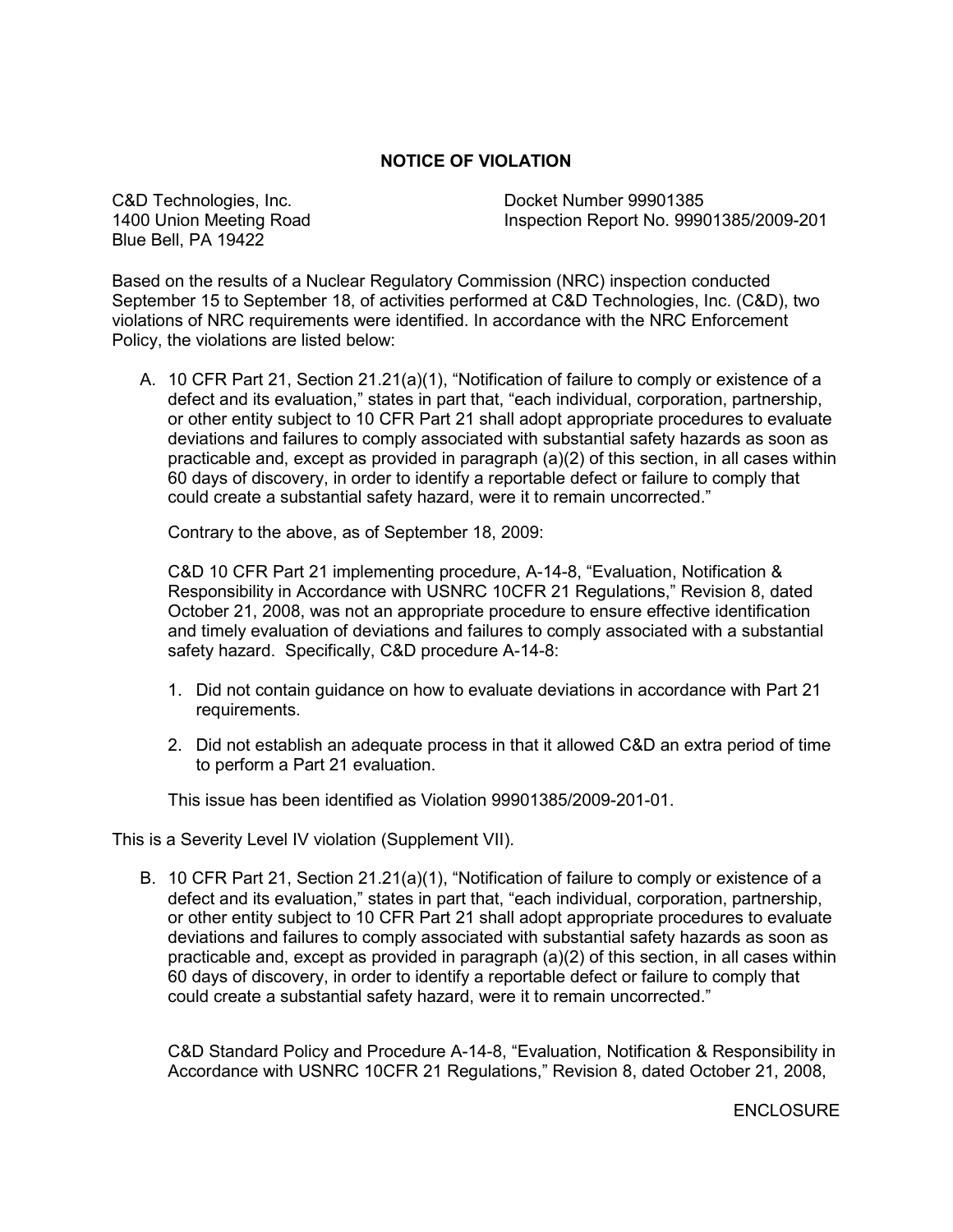states in part that, "All C&D management personnel and C&D representative/agent shall advise the C&D Product Safety Committee of any deviation or failure to comply with the requirements of C&D products supplied as Class 1E reported to them or of their knowledge."

Contrary to the above, as of September 18, 2009:

- 1. C&D management and personnel failed to perform a Part 21 evaluation within 60 days of discovery of a deviation.
- 2. The Nuclear Product Manager did not inform the Product Safety Committee of a deviation that was identified by him. As a result no Part 21 evaluation had been performed.

This issue has been identified as Violation 99901385/2009-201-02.

This is a Severity Level IV violation (Supplement VII).

Pursuant to the provisions of 10 CFR 2.201, "Notice of Violation," you are required to submit a written statement or explanation to the U.S. Nuclear Regulatory Commission, ATTN: Document Control Desk, Washington, D.C. 20555-0001, with a copy to the Director, Division of Engineering, Office of Nuclear Reactor Regulation, within 30 days of the date of the letter transmitting this Notice of Violation. This reply should be clearly marked as a "Reply to a Notice of Violation" and should include: (1) the reason for the violation, or, if contested, the basis for disputing the violation; (2) the corrective steps that have been taken and the results achieved; (3) the corrective steps that will be taken to avoid further violations; and (4) the date when full compliance will be achieved. Your response may reference or include previous docketed correspondence, if the correspondence adequately addresses the required response. Where good cause is shown, consideration will be given to extending the response time.

If you contest this enforcement action, you should also provide a copy of your response, with the basis for your denial, to the Director, Office of Enforcement, United States Nuclear Regulatory Commission, Washington, DC 20555-0001.

Because your response will be made available electronically for public inspection in the NRC Public Document Room or from the NRC's Agency-wide Documents Access and Management System (ADAMS), to the extent possible, it should not include any personal privacy, proprietary, or Safeguards Information so that it can be made available to the public without redaction. ADAMS is accessible from the NRC Web site at http://www.nrc.gov/reading-rm/adams.html. If personal privacy or proprietary information is necessary to provide an acceptable response, then please provide a bracketed copy of your response that identifies the information that should be protected and a redacted copy of your response that deletes such information. If you request withholding of such material, you must specifically identify the portions of your response that you seek to have withheld and provide in detail the bases for your claim of withholding (e.g., explain why the disclosure of information will create an unwarranted invasion of personal privacy or provide the information required by 10 CFR 2.390(b) to support a request for withholding confidential commercial or financial information).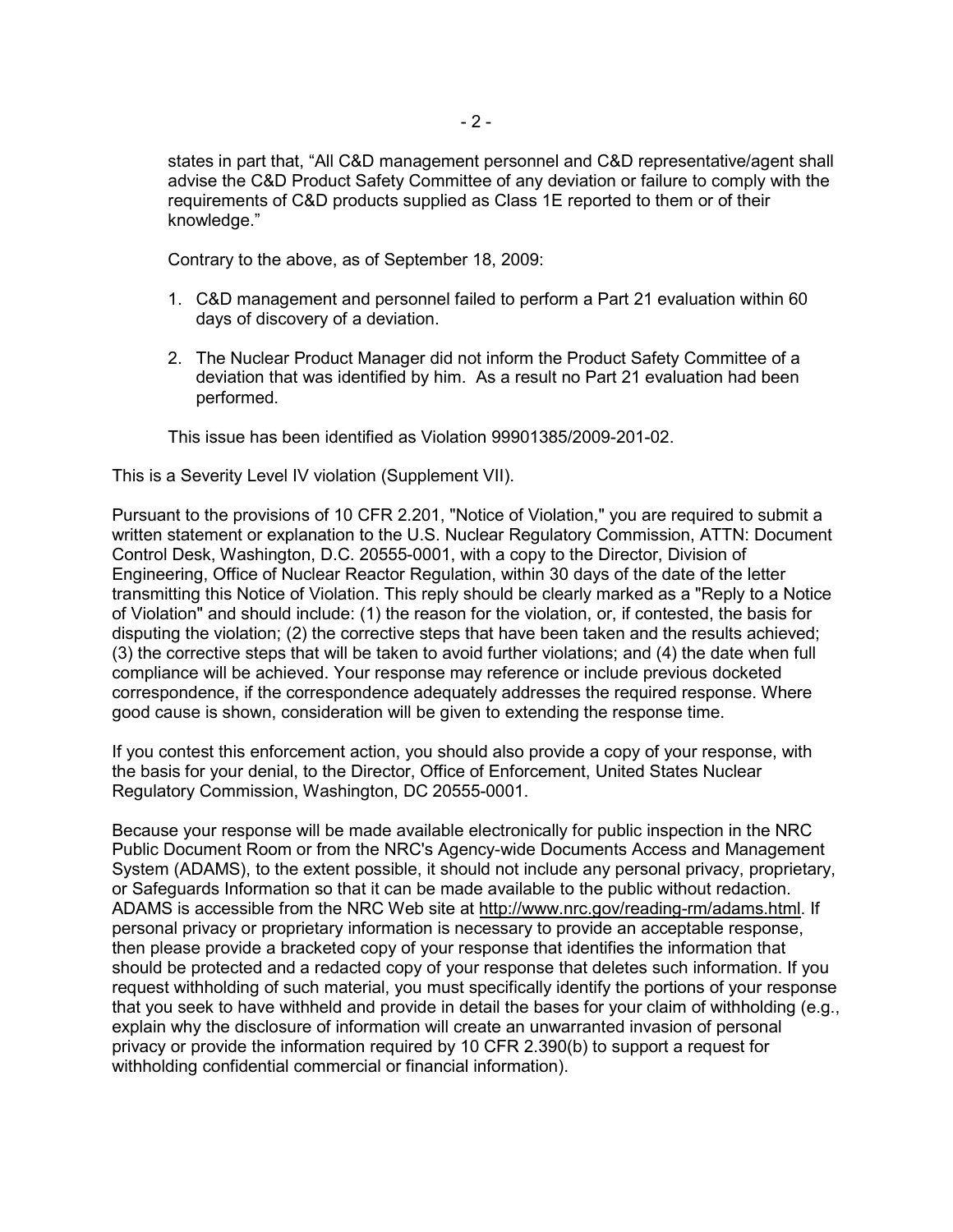- 3 -

 If Safeguards Information is necessary to provide an acceptable response, please provide the level of protection, described in 10 CFR 73.21.

Dated this 29th day of October 2009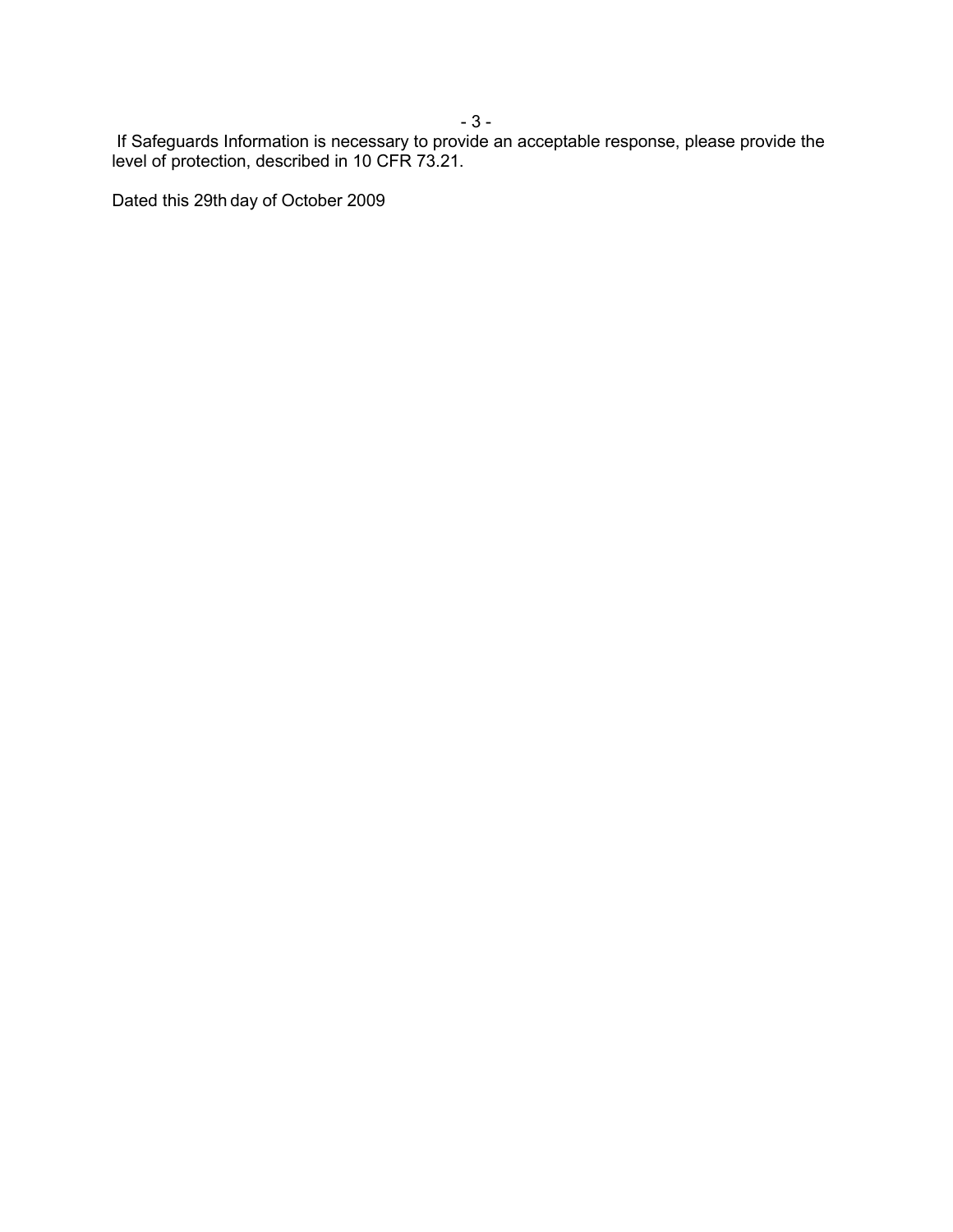## **NOTICE OF NONCONFORMANCE**

C&D Technologies, Inc. Docket Number 99901385 Blue Bell, PA 19422

1400 Union Meeting Road Inspection Report No. 99901385/2009-201

Based on the results of a Nuclear Regulatory Commission (NRC) inspection conducted September 15 to September 18, of activities performed at C&D Technologies, Inc (C&D), certain activities were not conducted in accordance with NRC requirements, which were contractually imposed upon C&D by NRC licensees.

A. Criterion XVI, "Corrective Action," of Appendix B to 10 CFR Part 50, states in part that, "Measures shall be established to assure that conditions adverse to quality, such as failures, malfunctions, deficiencies, deviations, defective material and equipment, and nonconformances are promptly identified and corrected."

C&D's Quality Manual, Issue V, dated September 2007, Paragraph 8.5.2(a), states in part that, "Corrective action is directed at revising the facility quality management system, policies, procedures, and work instruction in order to identify and eliminate the root cause(s) of quality problems and non-conformities and prevent their recurrence."

C&D Quality Operating Procedure BB-QOP 8.5.2, Revision 2, dated June 4, 2009, "Corrective Action," Paragraph 3, "Responsibility," states in part that, "The Quality Assurance department is responsible to ensure that the corrective action requirements of… 10CFR50 Appendix B requirements and 10CFR21 are established and followed as stated in subsequent Quality Operating Procedures."

Contrary to the above, as of September 18, 2009:

C&D failed to identify the root causes for quality problems and prevent their recurrence. Specifically:

- 1. The corrective action for Form RS-1037, "Corrective/Preventive Action," #07-027, documented a NUPIC finding for failure to audit several vendors. Two vendors were subsequently audited as a result to this finding. However, they were not placed on C&D's "Critical Nuclear Commercial Grade Suppliers [Approved Suppliers List] ASL."
- 2. The corrective action for Form-1037, #06-060, documented an audit finding by Stone & Webster with Attica's completed commercial-grade dedication packages to be sent to Blue Bell for proper storage. However, the procedure implementing this policy had not yet been applied.

This issue has been identified as Nonconformance 99901380/2009-201-03.

B. Criterion III, "Design Control," of Appendix B to 10 CFR Part 50, states in part that, "Measures shall be established for the selection and review for suitability of application of materials, parts, equipment, and processes that are essential to the safety-related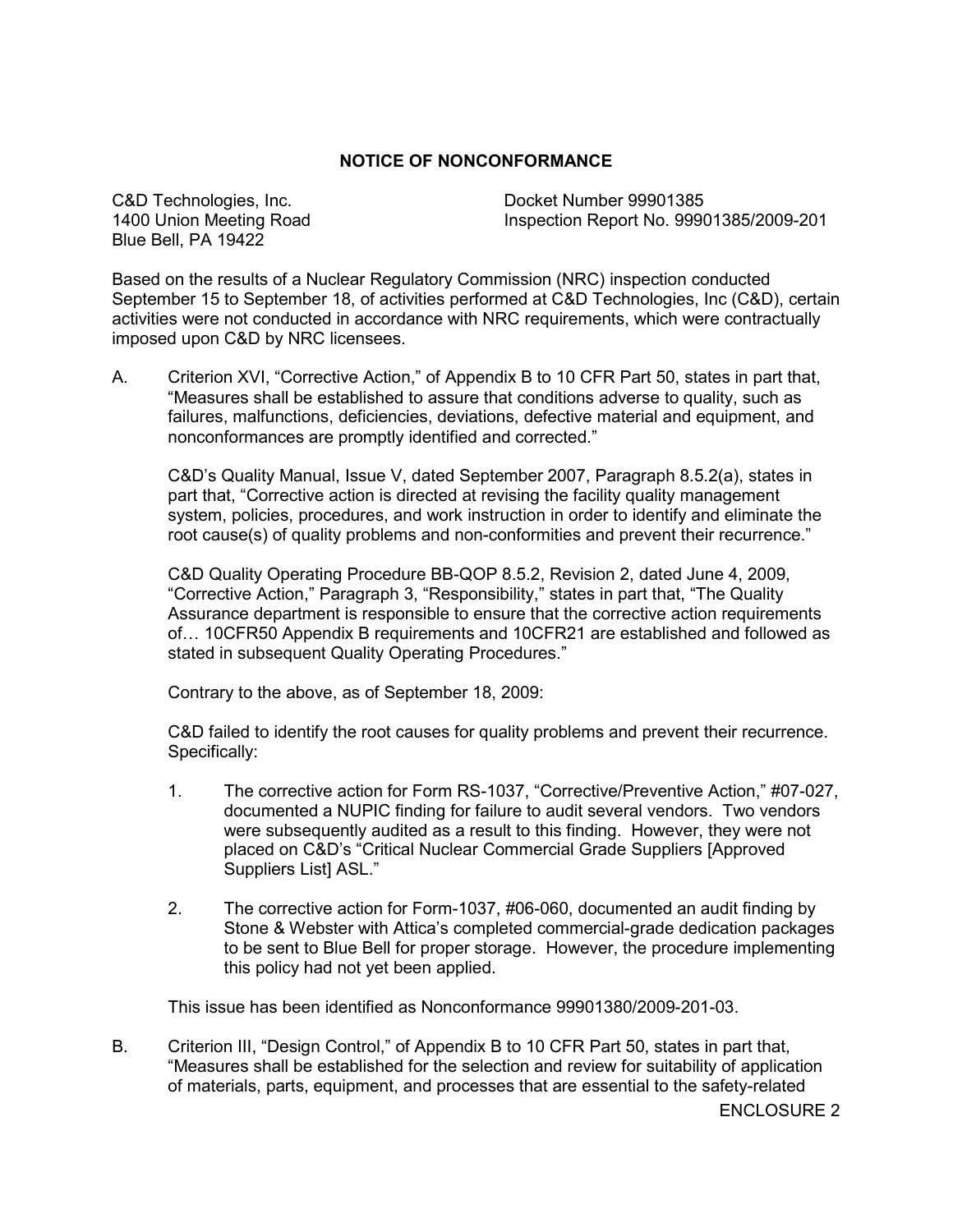functions of the structures, systems and components. "C&D's Quality Manual, Issue V, dated September 1, 2008, Section QM 7.3, paragraph 7.3.7.C-1, "Change Management Process," states in part that, "C&D Technologies, Inc. may have to make design changes to new or existing products as part of continual improvement. Design changes, which may be required during the product life cycle, are documented and managed to ensure that they do not adversely affect the quality, reliability or design intent of the product. The procedures related to design changes are maintained."

C&D's Engineering Change Control Procedure No. BB-WOP 7.3.7a, Revision NEW, dated October 21, 2005, states in part that, "Engineers shall evaluate the requested changes for their impact on constituent parts and products already produced. The pending changes shall be reviewed, verified/validated via testing or analysis documented and approved prior to full implementation. Design review, as necessary, shall be documented and maintained with documented records."

Contrary to the above, as of September 18, 2009:

Quality Operation Procedure No. BB-WI-7.4.3-1, "Nuclear Dedication Requirements," dated September 3, 2009, and it predecessor IP 396.5, "Nuclear Dedication Requirements," dated January 1998, both contained Table 1 that defined the critical characteristics and dedication requirements for battery components. The battery cell cover's safety function, defined in Procedure No. BB-WI-7.4.3-1, was down-graded from the requirements defined in IP 396.5. C&D failed to document justification for the engineering change of down-grading the battery cover's safety-related function.

This issue has been identified as Nonconformance 99901385/2009-201-04.

C. Criterion V, "Instructions, Procedures, and Drawings" of Appendix B to 10 CFR Part 50, states, "Activities affecting quality shall be prescribed by documented instructions, procedures, or drawings, of a type appropriate to the circumstances and shall be accomplished in accordance with these instructions, procedures, or drawings. The instructions, procedures, or drawings shall include appropriate quantitative or qualitative acceptance criteria for determining that important activities have been satisfactorily accomplished."

C&D Quality Manual, Issue V, dated September 1, 2008, Section 5.0 titled, "Instructions, Procedures and Drawings," paragraph 5.4.2, "Quality Management System Planning," states in part that, "quality system planning is executed to meet the requirements of 10 CFR 50 Appendix B."

C&D Quality Procedure No. IP 396.5, "Nuclear Dedication Requirements", dated January 1998, states in part that, "safety-related battery cells shall be manufactured in accordance with generic quality plan traveler QP-XXX.0 (RS1034). Sample plans for individual components shall be per relevant receiving inspection procedure. The safetyrelated components shall be inspected for critical characteristics as identified in Table 1." Table 1 identified the container jar critical characteristics as material and part number. The dedication requirements in Table 1 required certification (certificate of conformance), mold quality, dimensions, and material test.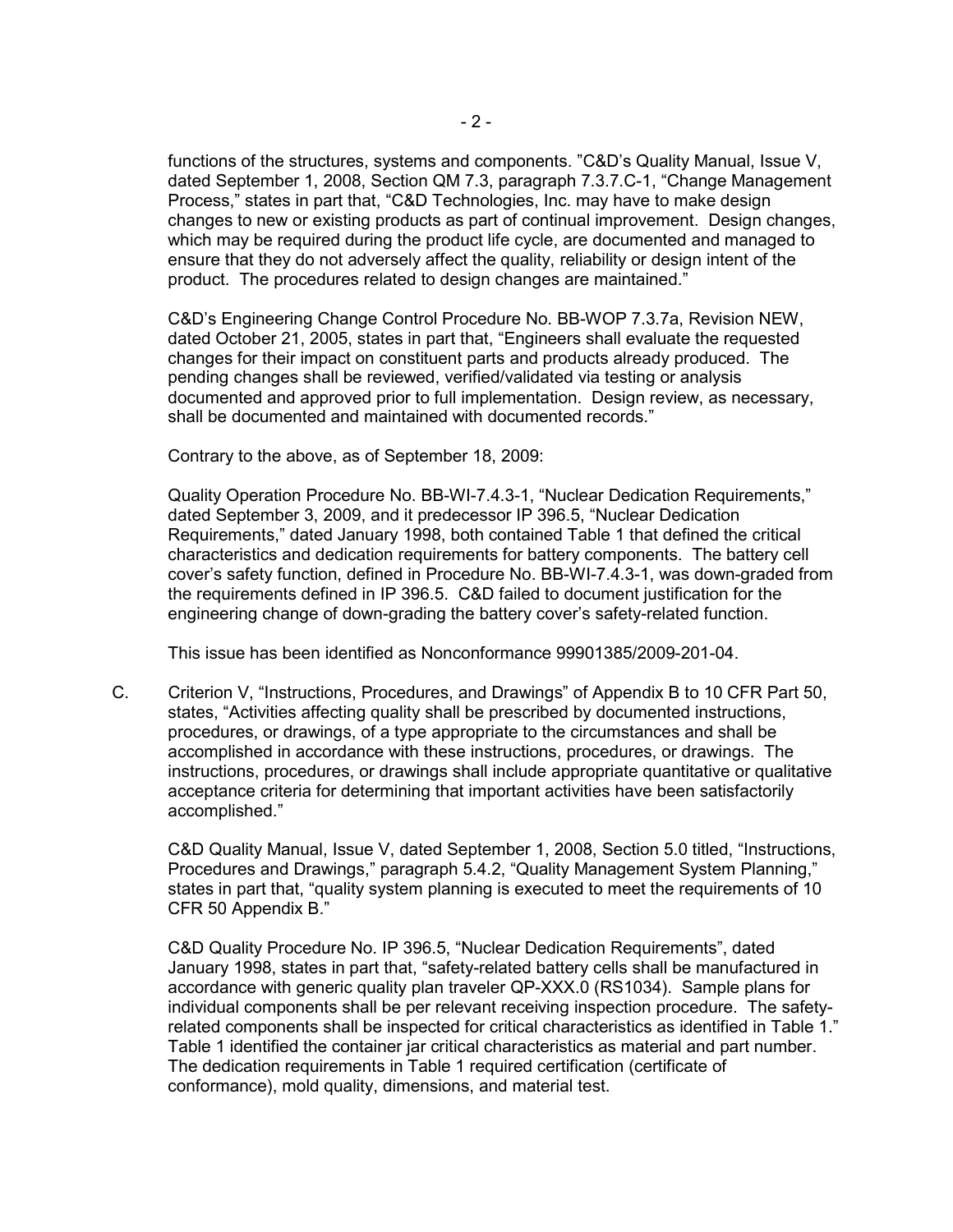C&D Quality Work Instruction No. BB-WI-8.2.1-2, "Customer Complaints", dated August 12, 2009, states in part that, "The following issues have been identified as REQUIRED to generate a customer complaint and correct action. Customer Service will continue their established process to resolve the customer issues, but it is now a requirement that we identify the issues and request corrective action. The following issues require a customer complaint log: Non-communication of items back-ordered; Shipping/delivery issues (shipped to wrong location & freight damages); Missing parts/hardware; RMA's for wrong product shipped; Ship dates missed by plant; Orders not re-scheduled that missed original ship date, therefore customers not notified of reschedule dates; Pricing errors/invoice errors; Customer drawing request not received when expected; and Part numbers in COM that prevent order (too long to generate LPFA's)."

Contrary to the above, as of September 18, 2009:

- 1. C&D failed to follow the dedication procedure for the container jar. Specifically, Entergy Dedication Package P.O. No. 10070193, dated November 24, 2004 contained the generic quality plan traveler QP-033.0, but lacked a certificate of conformance for the container jar.
- 2. C&D failed to establish an adequate procedure for all issues related to nuclear related products. Specifically, Work Instruction No. BB-WI-8.2.1-2 did not address operating experience problems that could affect the quality or performance of the nuclear related products.

This issue has been identified as Nonconformance 99901385/2009-201-05.

D. Criterion XVIII, "Audits," of Appendix B to 10 CFR Part 50, states in part that "a comprehensive system of planned and periodic audits shall be carried out to verify compliance with all aspects of the quality assurance program and to determine the effectiveness of the program. The audits shall be performed in accordance with the written procedures or check list by appropriately trained personnel not having direct responsibilities in the areas being audited. Audit results shall be documented and reviewed by management having responsibility in the area audited. Follow-up action, including reaudit of deficient areas, shall be taken where indicated."

C&D's Quality Manual, Issue V dated September 2007, paragraph 8.4c), states in part that, "Data is collected and analyzed to provide information related to: Supplier performance, including capability, on-time delivery, conformance to specified requirements."

C&D's Quality Operating Procedure (QOP) BB-QOP-7.4.3b, Supplier Audits/Commercial Grade Surveys," Paragraph 2.0, "Scope," states in part that, "For Nuclear 1E applications *audits* are performed on 1E suppliers with 10CFR50 Appendix B programs; while *commercial grade surveys* are performed on commercial grade suppliers whose parts or services C&D must dedicate for class 1E applications."

Paragraph 5.4, "Audit Results," states in part that, "Audit findings shall be classified in three levels, with Level 1 being the most critical: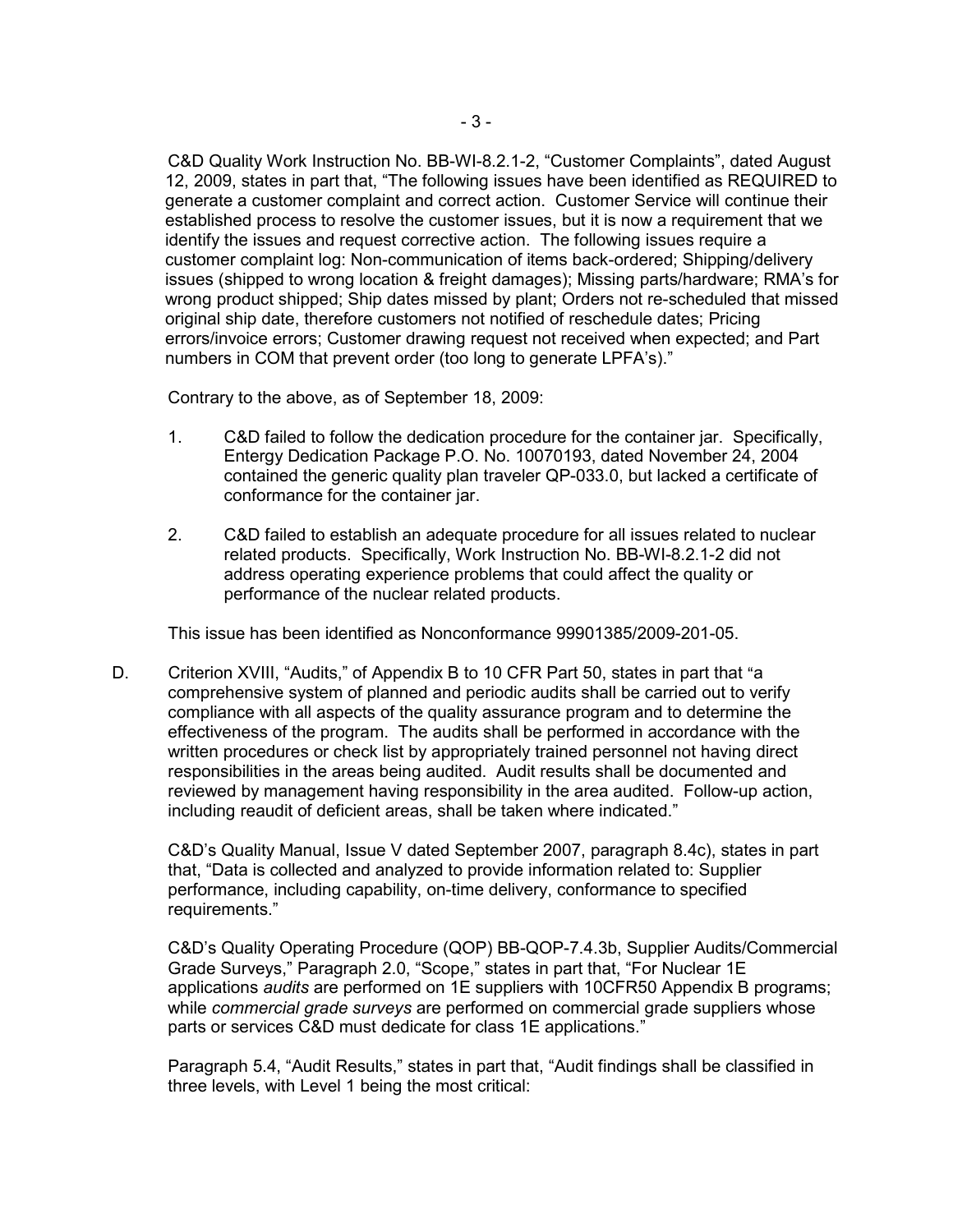Level 1: Nonconformances shall be a violation of a requirement (regulatory and/or C&D) of the QMS and shall be documented with a corrective action request per BB-QOP 8.5.2.

Level 2: Product-Related Observations are suggestion for areas of improvement that affect the form, fit or function of product. These observation will be documented within the audit report and require 60-day response from the auditee.

Level 3: Programmatic/Administrative-Related Observations are suggestions for areas of improvement that do not affect the form, fit or function of product. These observations will be documented within the audit report, but don not require a corrective action or a response form the auditee. Follow-up of level 3 observances are performed at the next audit."

Contrary to the above, as of September 18, 2008:

- 1. C&D failed to perform a survey instead of an audit for Daramic, a commercialgrade supplier.
- 2. C&D failed to issue a nonconformance to Daramic for failure to properly implement the regulatory requirement of segregating nonconforming material. C&D documented the issue as an observation that did not require a response from the vendor.

This issue has been identified as Nonconformance 99901385/2009-201-06.

Please provide a written statement or explanation to the U.S. Nuclear Regulatory Commission, ATTN: Document Control Desk, Washington, DC 20555-0001 with a copy to the Director, Division of Engineering, within 30 days of the date of the letter transmitting this Notice of Nonconformance. This reply should be clearly marked as a "Reply to a Notice of Nonconformance" and should include for each noncompliance: (1) the reason for the noncompliance, or if contested, the basis for disputing the noncompliance; (2) the corrective steps that have been taken and the results achieved; (3) the corrective steps that will be taken to avoid non-compliances; and (4) the date when your corrective action will be completed. Where good cause is shown, consideration will be given to extending the response time.

Because your response will be made available electronically for public inspection in the NRC Public Document Room or from the NRC's document system (ADAMS), accessible from the NRC Web site at http://www.nrc.gov/reading-rm/adams.html, to the extent possible, it should not include any personal privacy, proprietary, or Safeguards Information so that it can be made available to the public without redaction. If personal privacy or proprietary information is necessary to provide an acceptable response, then please provide a bracketed copy of your response that identifies the information that should be protected and a redacted copy of your response that deletes such information. If you request withholding of such material, you must specifically identify the portions of your response that you seek to have withheld and provide in detail the bases for your claim of withholding (e.g., explain why the disclosure of information will create an unwarranted invasion of personal privacy or provide the information required by 10 CFR 2.390(b) to support a request for withholding confidential commercial or financial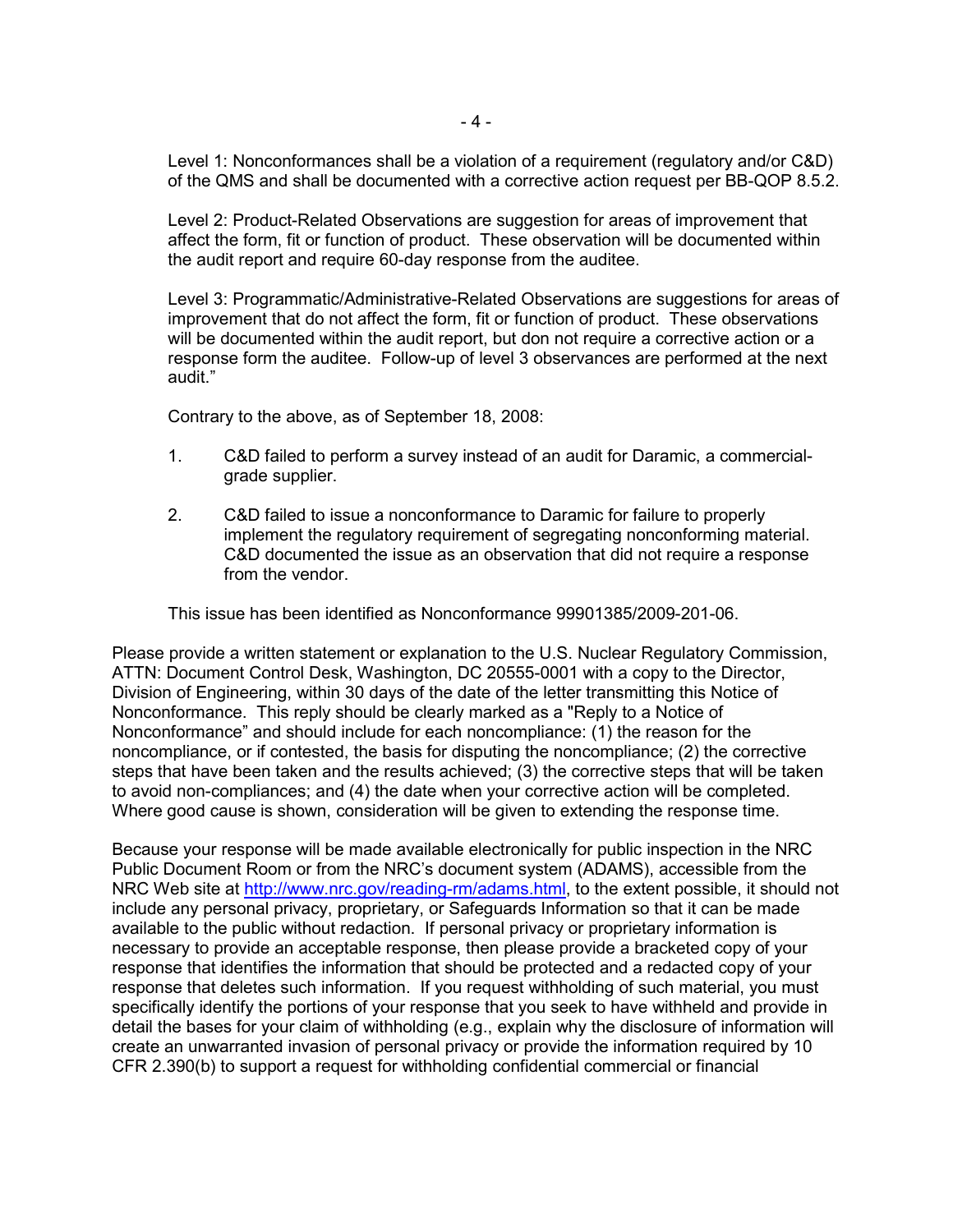information). If Safeguards Information is necessary to provide an acceptable response, please provide the level of protection described in 10 CFR 73.21.

Dated this 29<sup>th</sup> day of October 2009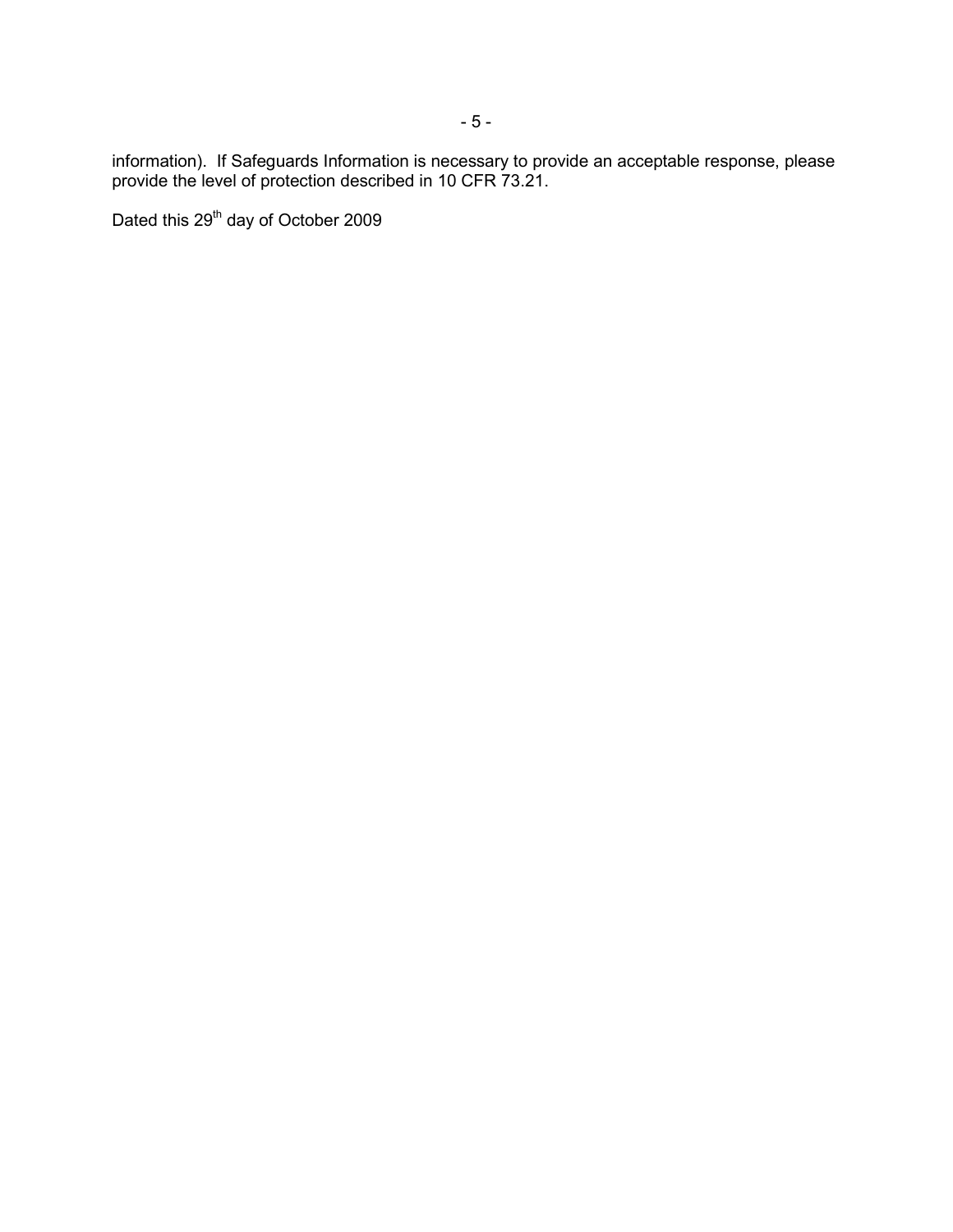## U.S. NUCLEAR REGULATORY COMMISSION OFFICE OF NUCLEAR REACTOR REGULATION DIVISION OF ENGINEERING VENDOR INSPECTION REPORT

| Docket No.:              | 99901385                                                                                                                                                           |  |
|--------------------------|--------------------------------------------------------------------------------------------------------------------------------------------------------------------|--|
| Report No.:              | 99901385/2009-201                                                                                                                                                  |  |
| Vendor:                  | C&D Technologies, Inc.<br>1400 Union Meeting Road<br>Blue Bell, PA 19422                                                                                           |  |
| Vendor Contact:          | <b>Stan Flores</b><br><b>Quality Assurance Manager</b><br>Phone: (215) 285-2136<br>Sflores@cdtechno.com                                                            |  |
| Nuclear Industry:        | C&D Technologies, Inc. produces and markets systems for the<br>power conversion and storage of electrical power including<br>industrial batteries and electronics. |  |
| <b>Inspection Dates:</b> | September 15 - September 18, 2009                                                                                                                                  |  |
| Inspection Team Leader:  | Carla Roquecruz, DE/NRR                                                                                                                                            |  |
| Inspectors:              | Aaron Armstrong, DE/NRR<br>Jonathan Ortega-Luciano, DCIP/NRO<br>Matthew McConnell, DE/NRR<br>Paul Prescott, DE/NRR                                                 |  |
| Approved by:             | Dale Thatcher, Chief /RA/<br>Quality & Vendor Branch<br>Division of Engineering<br>Office of Nuclear Reactor Regulation                                            |  |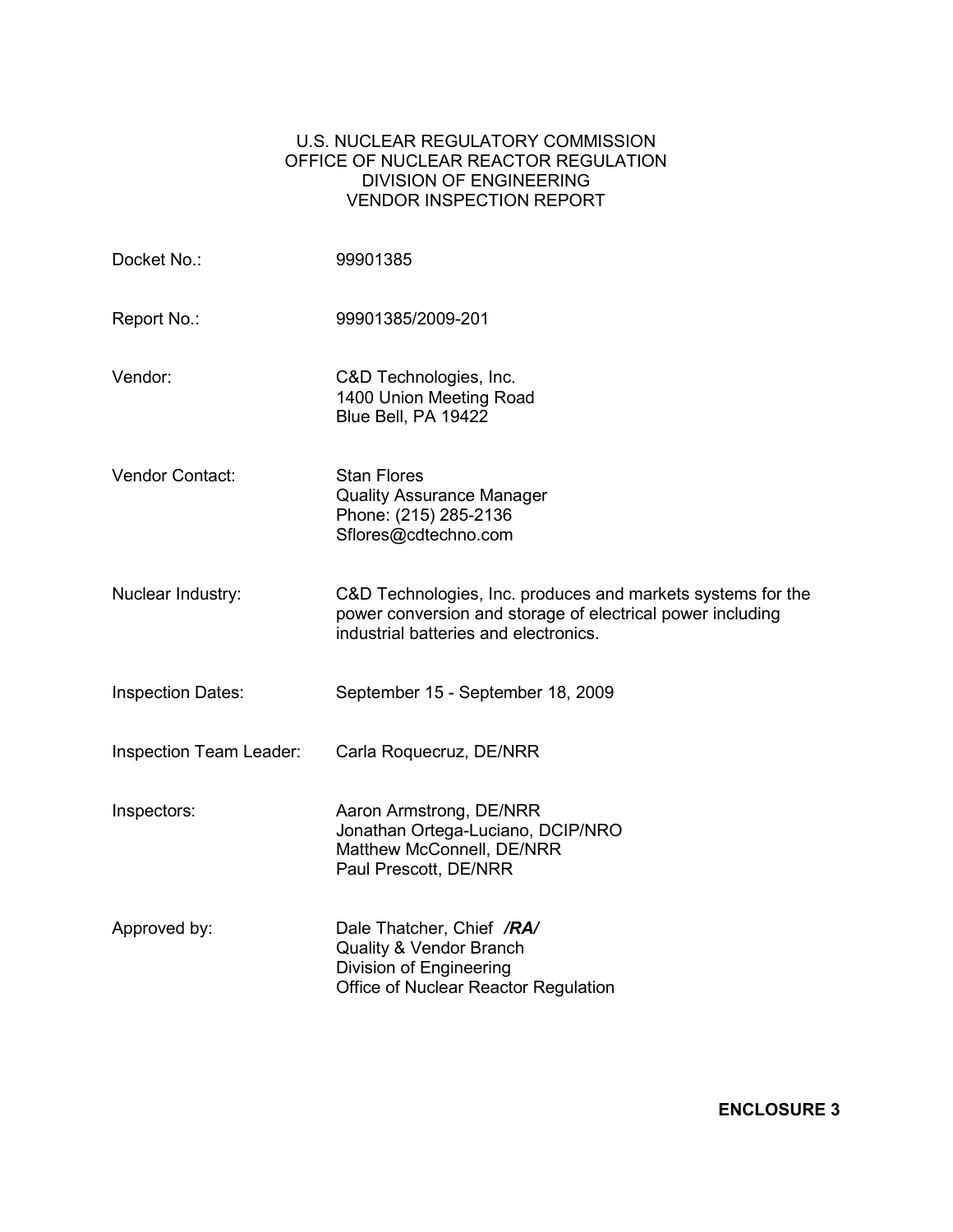# **EXECUTIVE SUMMARY**

## C&D Technologies, Inc. 99901385/2009-201

The purpose of this inspection was to review selected portions C&D Technologies, Inc. (C&D's) quality assurance (QA) and 10 CFR Part 21 (Part 21) programs. The inspectors focused on C&D's products and services supplied as basic components to NRC-licensed facilities. The inspection was conducted at C&D's facility in Blue Bell, Pennsylvania.

The NRC inspection bases were:

- Appendix B, "Quality Assurance Criteria for Nuclear Power Plants and Fuel Reprocessing Plants," to Part 50 of Title 10 of the *Code of Federal Regulations;* and
- 10 CFR Part 21, "Reporting of Defects and Noncompliance."

There were no NRC inspections of C&D's facility in Blue Bell, Pennsylvania in the previous five years. The results of this inspection are summarized below.

## 10 CFR Part 21 Program

The inspectors identified two violations of Part 21. Violation 99901385/2009-201-01 was cited for an inadequate procedure due to the failure to adequately prescribe the process to perform an evaluation and meet timeliness requirements as specified in Part 21. The first example of Violation 99901385/2009-201-02 was cited due to the failure to perform an evaluation within the time requirements specified in Part 21. The second example of Violation 99901385/2009-201- 02 was cited due to failure to perform an evaluation. With the exception of the violations noted above, the inspectors concluded that C&D's Part 21 program was consistent with regulatory requirements.

### Corrective Action

The inspectors identified two Nonconformances of Appendix B to10 CFR Part 50. Nonconformance 99901385/2009-201-03 was cited for failure to identify the root causes for quality problems and prevent their recurrence. The first example of Nonconformance 99901385/209-201-05 was cited for an inadequate procedure for the corrective action process of Customer Complaints. With the exception of the above nonconformances, the inspectors determined that C&D's corrective action program and implementation met the requirements of Criterion XVI of Appendix B to 10 CFR Part 50.

### Commercial-Grade Dedication

The inspectors identified two Nonconformances of Appendix B to 10 CFR Part 50. Nonconformance 99901385/209-201-04 was cited for failure to justify an engineering change in a dedication package when a component's safety-related function was down-graded. The second example of Nonconformance 99901385/209-201-05 was cited for failure to follow the procedure during the dedication of a container jar. With the exception of the above mentioned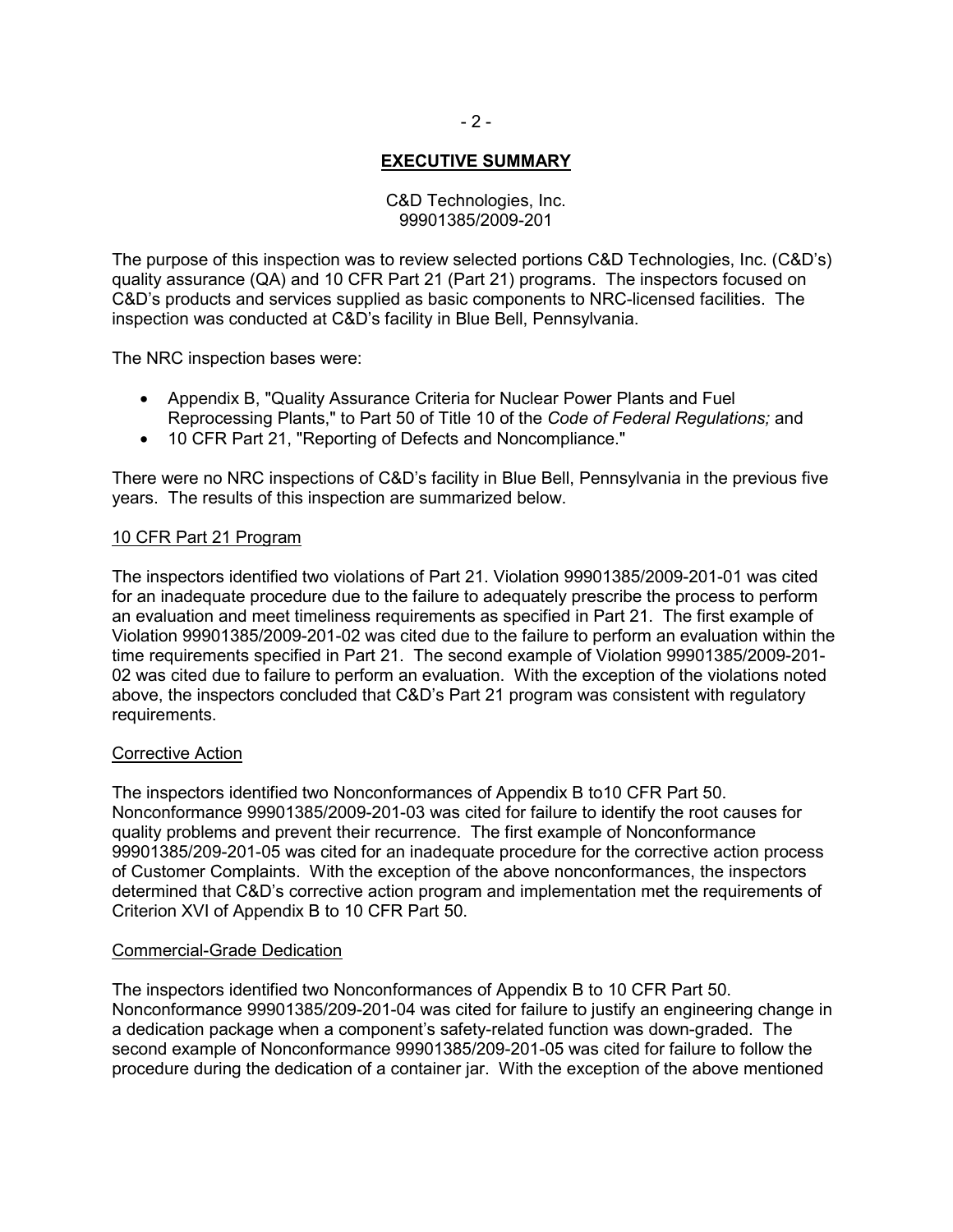nonconformances, the inspectors determined that C&D's commercial-grade dedication process and implementation was in compliance with regulatory requirements and industry guidance.

#### Audits

The inspectors identified one Nonconformance of Appendix B to 10 CFR Part 50. Nonconformance 99901385/2009-201-06 was cited for failure to adequately categorize audit observations as findings, which resulted in C&D taking no action to properly document and disposition the items, and failure to perform a survey instead of an audit. With the exception of the Nonconformance noted above, the inspectors concluded that C&D's audit program requirements and implementation were consistent with the regulatory requirements of Criterion XVIII of Appendix B to 10 CFR Part 50.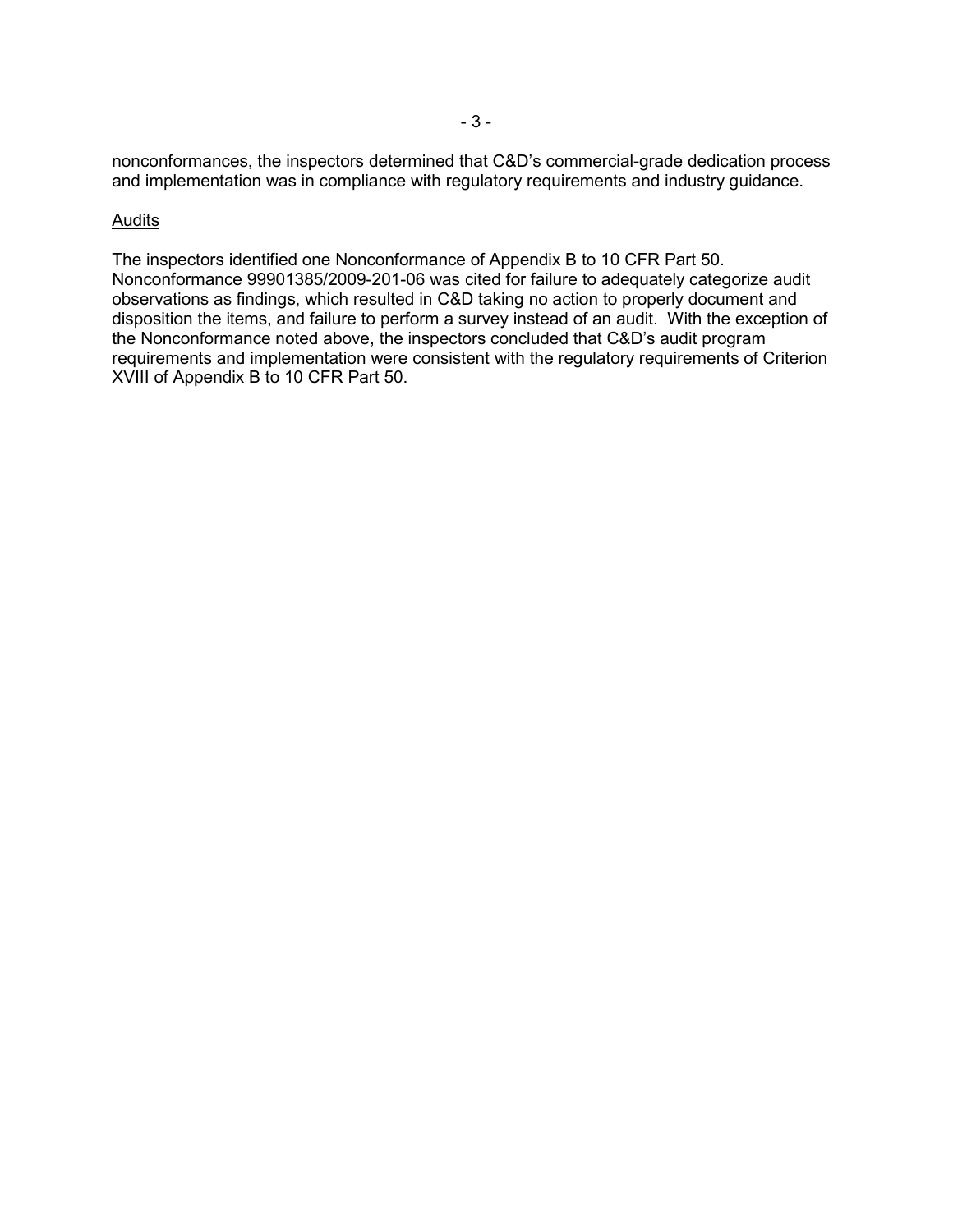#### **REPORT DETAILS**

#### 1. 10 CFR Part 21 Program

#### a. Inspection Scope

The inspectors reviewed C&D Technologies', Inc. (C&D's) Power Solutions Quality Manual, Issue V, dated September 1, 2007, and procedures that govern the 10 CFR Part 21 (Part 21) program to determine compliance with the regulation. Specifically, the inspectors focused on Standard Policy and Procedure A-14-8, "Evaluation, Notification & Responsibility in Accordance with USNRC 10CFR 21 Regulations," Revision 8, dated October 21, 2008, Quality Operating Procedure BB-QOP 8.5-2, "Corrective Action," Revision 2, dated June 4, 2009, Quality Work Instruction BB-WI-8.2.1-2, "Customer Complaints," Revision 4, dated October 12, 2008, and Quality Work Instruction, "Nonconformance of Tested Material," Revision 0, dated September 11, 2009.

The inspectors discussed the Part 21 process with members of C&D's management to evaluate the vendor's Part 21 program and reviewed a sample of completed Part 21 evaluations.

#### b. Observations and Findings

The inspectors verified that C&D's procedure A-14-8 met the requirements of Part 21. The inspectors noted that procedure A-14-8 outlined the process used by C&D for the reporting of defects and noncompliance, as well as the responsibilities of employees, managers, and the Quality Assurance (QA) Manager with respect to Part 21. The inspectors noted that the section entitled, "Definitions," specifically section 2.6 of procedure A-14-8, stated that: "Time Line - For the purpose of this procedure and timing of reports to the Officers of the Company, Directors, Licensee, and NRC, all timing shall start from the time the deviation or failure to comply is reported to the Product Safety Committee for evaluation. The Chairman of the Product Safety Committee, or designee, shall log the time and date of the report on the RS-776 report form." The "Time-Line" term, as defined in procedure A-14-8, permitted an extra period of time to identify a deviation that exceeds the time frame allowed by Part 21 to then perform an evaluation. In discussions with the Director of Quality and the QA Manager it was noted that the vendor incorrectly defined "discovery" as the completion of the RS-776 report by the Product Safety Committee and not when the issue was first documented identifying the existence of a deviation or failure to comply. This issue was identified as one example of Violation 99901385/2009-201-01.

The inspectors also identified that procedure A-14-8 does not prescribe the process to perform an evaluation of a deviation or failure to comply to identify if the deviation or failure to comply is associated with a substantial safety hazard as required by Part 21. Procedure A-14-8 defines the responsibilities of the Product Safety Committee and the timeliness requirements from Part 21, but does not prescribe how to perform a Part 21 evaluation. Procedure A-14-8, Section 3: "Responsibility," describes the functions of Product Safety Committee and its members. The Product Safety Committee is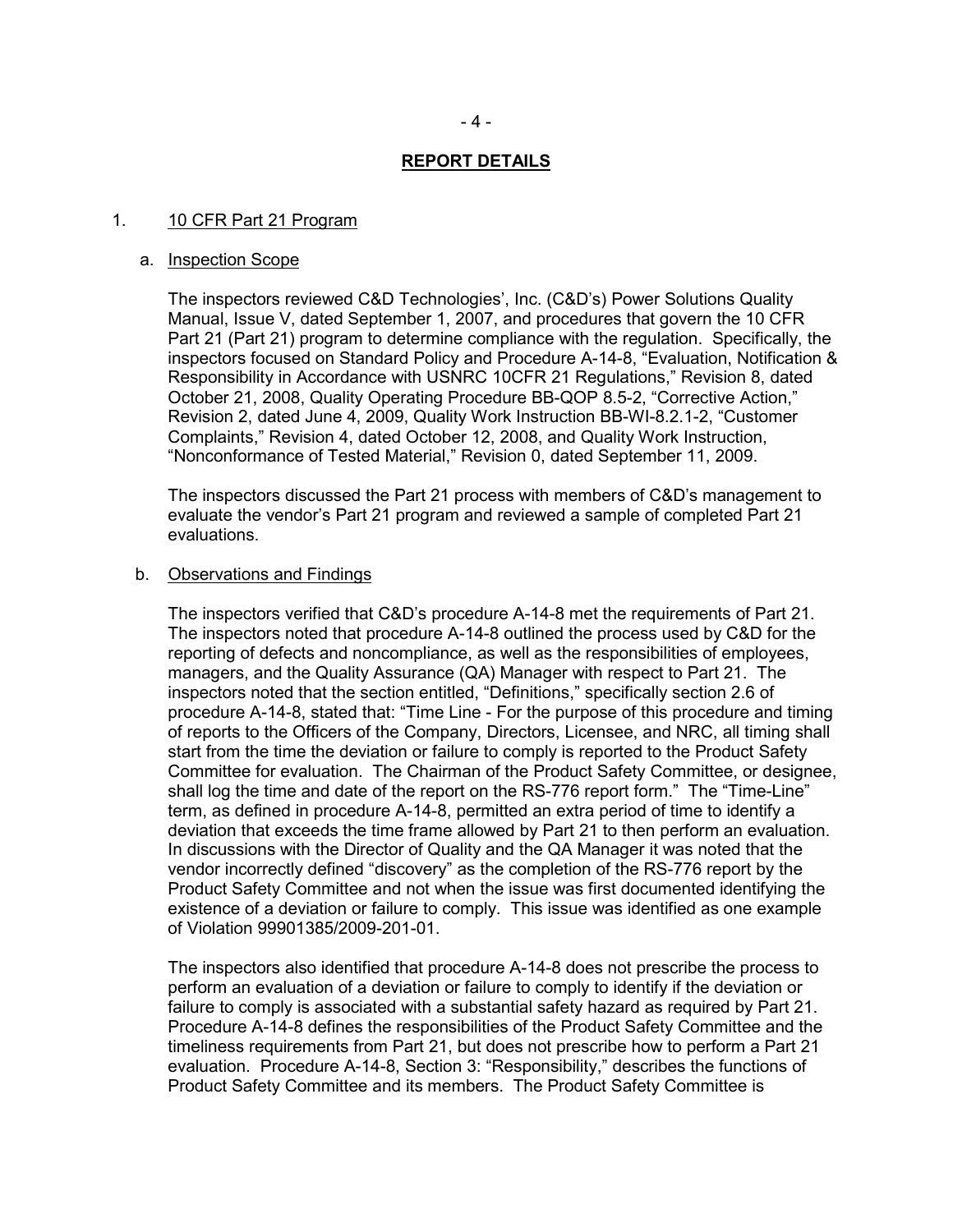composed of the Vice President of Engineering (Chairman), Vice President of Operations, Director of Quality, and the Director of Product Development.

Section 4.2 of A-14-8 states in part that: "The Product Safety Committee will ensure that the deviations and failure to comply associated with substantial safety hazards are evaluated as soon as practical…" The Part 21 evaluations performed by the Product Safety Committee are documented in "10CFR21 Nonconformance Report," (RS-776). The inspectors reviewed this form and noted that there was no guidance to perform the Part 21 evaluation. The inspectors later confirmed, in a discussion with the Director of Quality, that the process utilized by the Product Safety Committee to perform Part 21 evaluations is not defined nor documented in C&D's current procedures. This was another example of Violation 99901385/2009-201-01.

During a review of a sample of Part 21 evaluations performed by the Product Safety Committee, the inspectors noted that C&D failed to perform a Part 21 evaluation for an incident that involved three Class 1E batteries. C&D sent a letter to Waterford 3 dated June 29, 2009. The letter contained an Inspection Report (C&D Reference Number: 09- 78820) where C&D provided inspection findings and comments on three batteries that Waterford 3 sent to C&D due to low voltage. The battery inspection report explained in detail what was found during the teardown of the three cells. In the summary section of this report, the inspectors noted that one of the comments/observations listed by the vendor was that one of the cells had failed due to a manufacturing defect.

This letter from the vendor to the licensee constituted the completed documentation first identifying a deviation. Section 3.1 of A-14-8 states in part that: "All C&D management and personnel and C&D representatives/agents shall advise the C&D Product Safety Committee of any deviation or failure to comply with requirements in C&D products supplied as Class 1E reported to them or of their knowledge." During a discussion with the Director of Quality, the inspectors found that management, including some of the members of the Product Safety Committee, were aware of the deviation, but were waiting on the conclusion of laboratory tests in order to have more details to then initiate the evaluation. As of September 18, 2009, the Product Safety Committee had not generated an RS-776 to initiate a Part 21 evaluation. C&D failed to evaluate this deviation to identify if there is a defect that could be associated with a substantial safety hazard as soon as practicable and within the 60 days from the discovery date, that in this case, was June 29, 2009. This issue was identified as one example of Violation 99901385/2009-201-02.

During the review of the implementation of C&D's Part 21 program, the inspectors found a letter from the vendor that was sent to Waterford 3 on March 31, 2009. The letter was generated in response to a document from Waterford 3 questioning if C&D would perform a Part 21 evaluation based on the results of a May 2008, Battery B performance test. The letter from C&D explained that they had reviewed the results of the performance test and provided recommendations that would improve the capacity and performance of the battery. This issue associated with the performance of Waterford's B Battery was handled by C&D's Nuclear Product Manager. The Nuclear Product Manager concluded that this particular issue with the Waterford Class 1E battery is typically limited in scope and impacted just the cells made in that one manufacturing lot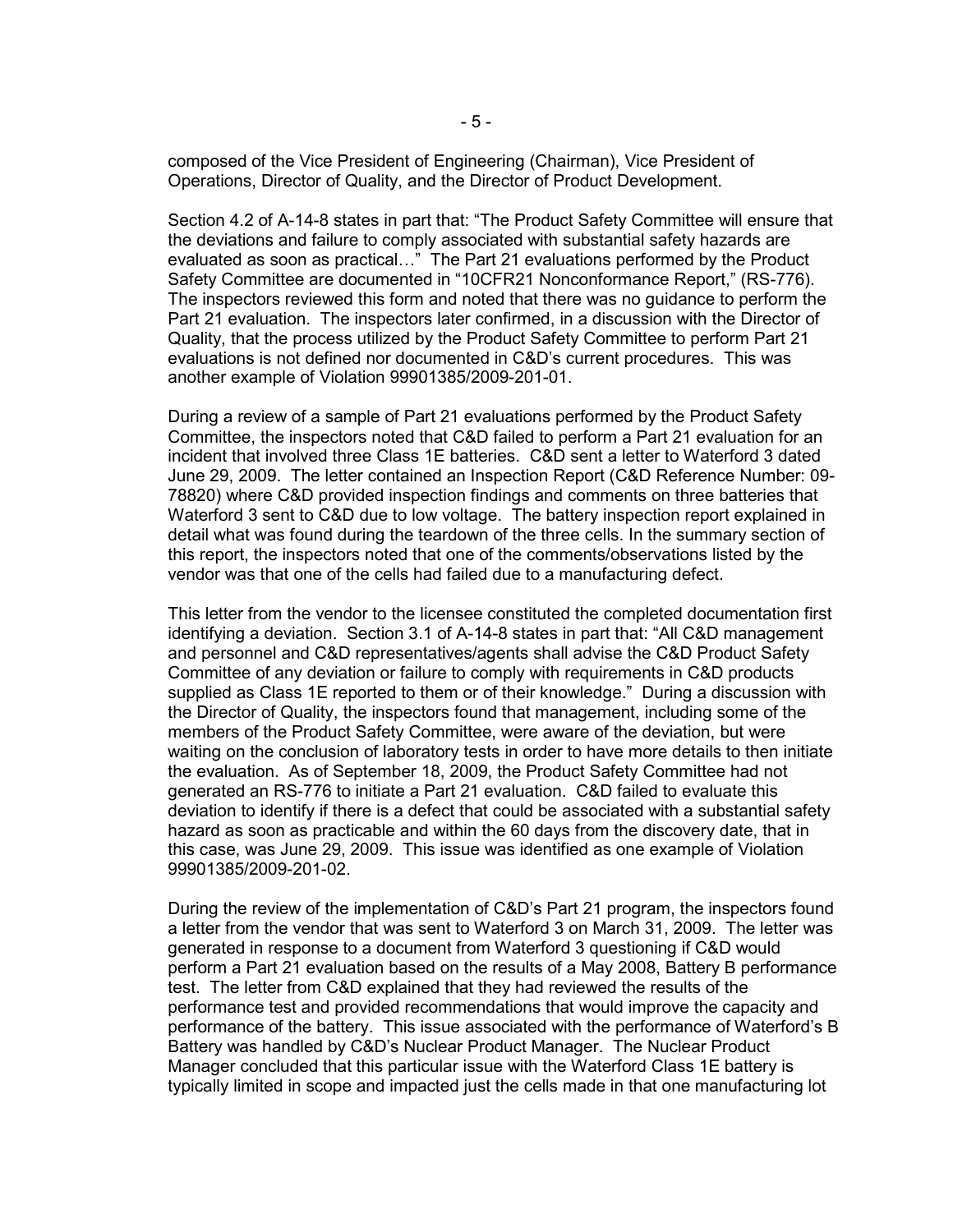(usually one battery string). He also concluded that this type of issue need not be evaluated under the C&D Part 21 program since the problem would not impact batteries made for other nuclear plants.

The inspectors noted that the Nuclear Product Manager did not have a clear understanding of the requirements in Part 21 and C&D's Part 21 program. Additionally, the Nuclear Product Manager assumed the role of the Product Safety Committee by making the determination that this issue involving the performance of a Class 1E battery was not reportable under Part 21. The Nuclear Product Manager failed to generate a RS-776 form to request the Product Safety Committee to perform a Part 21 evaluation for this issue with the Waterford 3 Class 1E battery and as a result no evaluation was performed. This issue was identified as another example of violation 99901385/2009- 201-02.

### c. Conclusions

The inspectors identified two violations of Part 21. Violation 99901385/2009-201-01 was cited for one example of an inadequate procedure due to the failure to prescribe the process to perform an evaluation as specified in Part 21 and a second example of providing additional time to perform an evaluation by incorrectly defining the point of discovery for a deviation. One example of Violation 99901385/2009-201-02 was cited due to the failure to perform an evaluation within the time requirements specified in Part 21. The second example of Violation 99901385/2009-201-02 was cited for the failure to perform a Part 21 evalution. With the exception of the violations noted above, the inspectors concluded that C&D Part 21 program was consistent with regulatory requirements.

## 2. Corrective Action

### a. Inspection Scope

The inspectors reviewed the QA procedures that govern the implementation of C&D's corrective action program to ensure the procedures provided adequate guidance consistent with the requirements of Appendix B to 10 CFR Part 50 and Part 21. The inspectors also reviewed a sample of Corrective/Preventive Action Reports (CARs) to assess C&D's implementation of its corrective action program. Additionally, the inspectors reviewed C&D's customer complaint process and implementing procedures. The inspectors evaluated the effectiveness of the vendor's corrective action program, including nonconformances, deficiencies, process control anomalies reporting, tracking, and resolution. The inspectors also evaluated the vendor's engineering support for products supplied to nuclear power plant licensees. Additionally, the inspectors reviewed documentation related to the vendor's actions associated with Waterford 3 Nuclear Power Plant's (Waterford 3) recent battery failure.

The inspectors reviewed C&D's Quality Manual, Issue V, dated September 1, 2007, Corrective Action Quality Operating Procedure BB-QOP-8.5.2, Revision 2, dated June 4, 2009 and Customer Complaint Quality Work Instruction BB-WI-8.2.1-2 to determine the effectiveness of the vendor's corrective action program.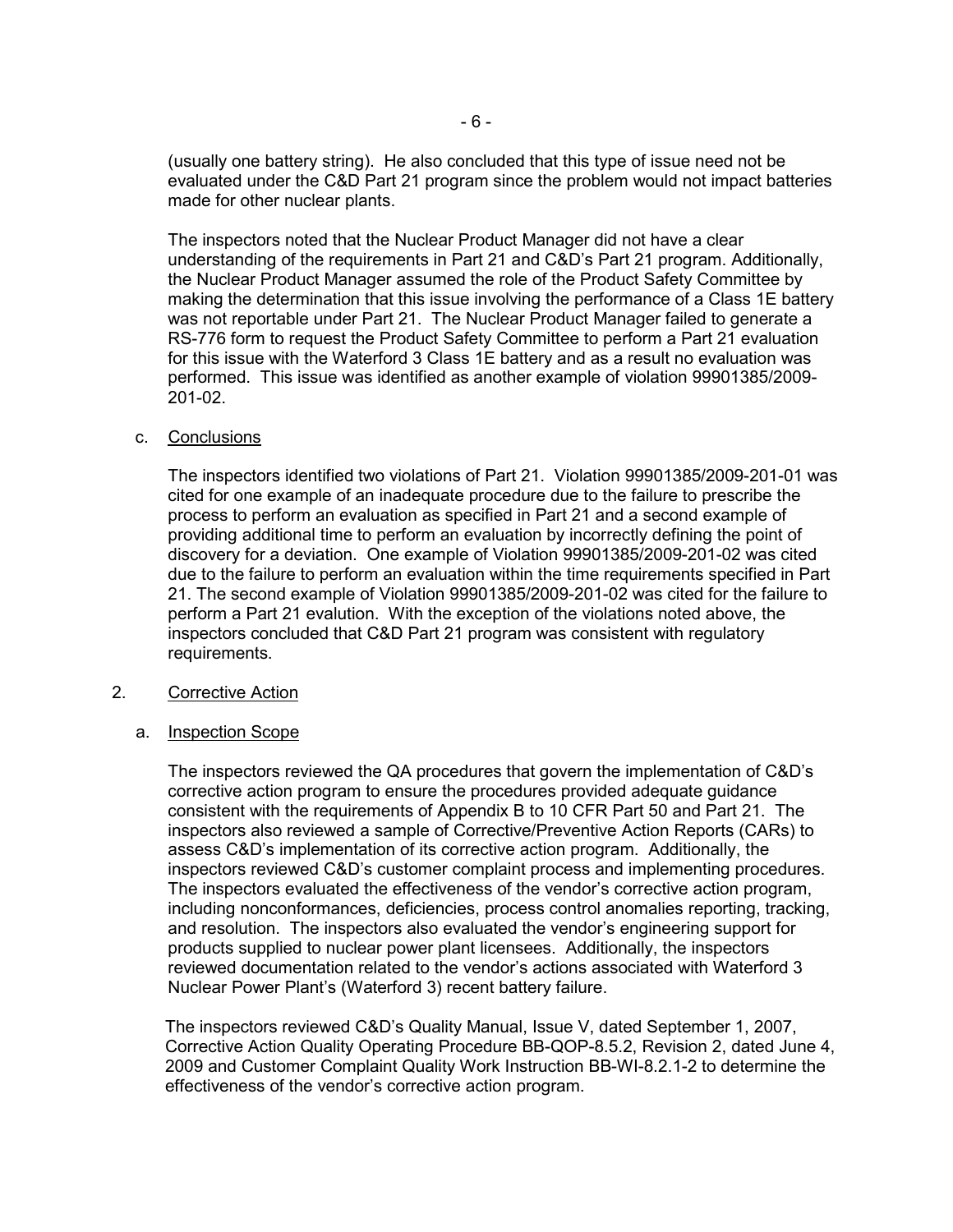#### b. Observations and Findings

The inspectors noted that the vendor's Corrective Action and Customer Complaint processes are maintained as two separate corrective action activities. The inspectors noted that the Customer Complaint process was to be implemented for complaints and issues associated with the vendor's nuclear grade (i.e., Class 1E) products. Upon reviewing the vendor's Customer Complaint Work Instruction, the inspectors identified that the work instruction had a limited specific list of issues that were required to be reported as items that need corrective action.

The inspectors had reviewed a sample of known operating experience issues associated with C&D's nuclear grade products to assess the vendor's engineering support for these products. The inspectors requested the customer complaints associated with these operating experience issues, but the vendor was not able to produce any Customer Complaint Reports related to the requested sample. The Customer Complaint Work Instruction was an inadequate procedure in that it did not address reporting of all potential problems that could affect the quality or performance of the vendor's nuclear grade products. This issue was identified as an example of nonconformance 99901385/2009-201-05.

The inspectors reviewed documentation related to C&D's actions associated with a recent battery failure at Waterford 3. In May 2008, Waterford 3 performed a performance discharge test on the 125-volt direct current Battery 3B-S in accordance with its Technical Specification Surveillance Requirement 4.8.2.1.e. The results of this test showed that the capacity of Battery 3B-S decreased from 100.83% (from the previous performance test in November 2003) to approximately 86%. Based on a drop of more than 10% in capacity from its average on previous performance tests and that the capacity dropped to below 90% of the manufacturer's rating, Waterford 3 initiated discussions with the vendor to troubleshoot the unexpected drop in capacity. In discussions with the vendor, the inspectors noted that Waterford 3 performed an additional battery performance discharge test to validate the previous test. The results of this test showed a battery capacity of approximately 72%. Based on this result, Waterford 3 decided to replace and dispose of the failed battery and concluded that the battery failed based on a manufacturing defect (impurities added to battery during manufacturing process).

The inspectors noted that the vendor disagreed with Waterford 3's assessment that the battery failed due to a manufacturing defect. C&D was not able to perform a failure modes and effects analysis to identify the root cause of the failure, since the battery was disposed of by Waterford 3. Based on the existing information and interviews with C&D's employees, the inspectors concluded that the vendor adequately managed this issue.

The inspectors reviewed a sample of Forms RS-1037, "Corrective/Preventive Action." Form RS-1037, #07-027, documented a Nuclear Procurement Issues Committee finding for failure to audit several vendors. The inspectors identified that two of the vendors, Iron Mountain and Koenig had been audited as part of the corrective actions for this finding. However, the vendors were not placed on C&D's "Critical Nuclear Commercial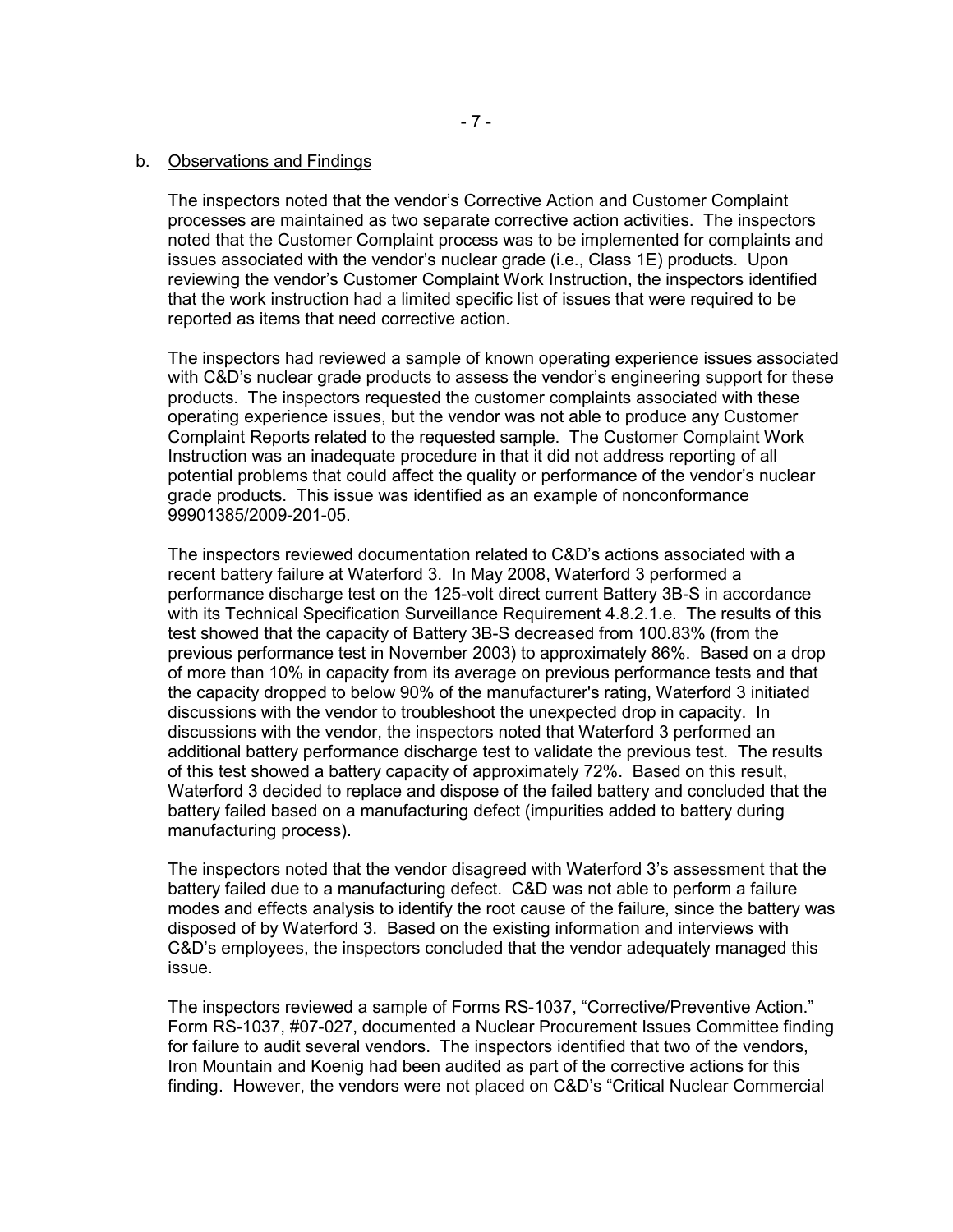Grade Suppliers [Approved Suppliers List] ASL." Iron Mountain is a vendor that stores and maintains records. Koenig provides testing and calibration services. This issue was identified as one example of Nonconformance 99901385/2009-03.

The inspectors reviewed Form RS-1037, #06-060, which documented a problem identified during an audit by Stone & Webster with C&D's record storage practices. In order to meet NQA-1 requirements for record storage, the records may either be stored in rated fireproof cabinets or stored in multiple locations. Per AQOP-7.4.1, "Safety Related Manufacture, Procurement and Dedication," Revision C, all dedication records for safety-related orders are to be maintained in accordance with AQOP-4.2.3, "Control of Documents." In addition, these records will be maintained in boxes designated "nuclear" and stored on shelves labeled "nuclear." A copy of all said records will also be sent to corporate headquarters in Blue Bell. However, the inspectors identified that dedication records were not being forwarded to Blue Bell. This problem was identified in December 2006 and the procedure still had not been implemented. This issue was identified as another example of Nonconformance 99901385/2009-03.

## d. Conclusion

The inspectors identified two Nonconformances of Appendix B to10 CFR Part 50. Nonconformance, 99901385/2009-201-03, had two examples of inadequate and untimely corrective actions. One example of Nonconformance, 99901385/2009-201-05, was cited for C&D's inadequate procedure to address customer complaints as part of their corrective action activities. With the exception of the above nonconformances, the inspectors determined that C&D's corrective action program was consistent with regulatory requirements.

### 3. Commercial-Grade Dedication Process

# a. Inspection Scope

The Inspectors reviewed C&D Quality Manual, Issue V, dated September 1, 2008, and the implementation process for commercial-grade dedication activities. Specifically, the inspectors reviewed C&D Quality Operation Procedure (QOP) BB-QOP 7.3.7a, "Engineering Change Control," Revision NEW, dated October 21, 2005, and QOP No. BB-WI-7.4.3-1, "Nuclear Dedication Requirements", dated September 3, 2009, Revision 2, and it predecessor, Inspection Procedure (IP) 396.5, "Nuclear Dedication Requirements," dated January 1995. The inspectors also reviewed the Attica QOP No. (AQOP) 7.4.1, "Safety Related Procurement and Dedication," dated June 19, 2009, from C&D's Attica facility.

The inspectors reviewed the quality and work procedures governing the implementation of commercial-grade dedication activities, and a sample of completed dedication packages.

### b. Observations and Findings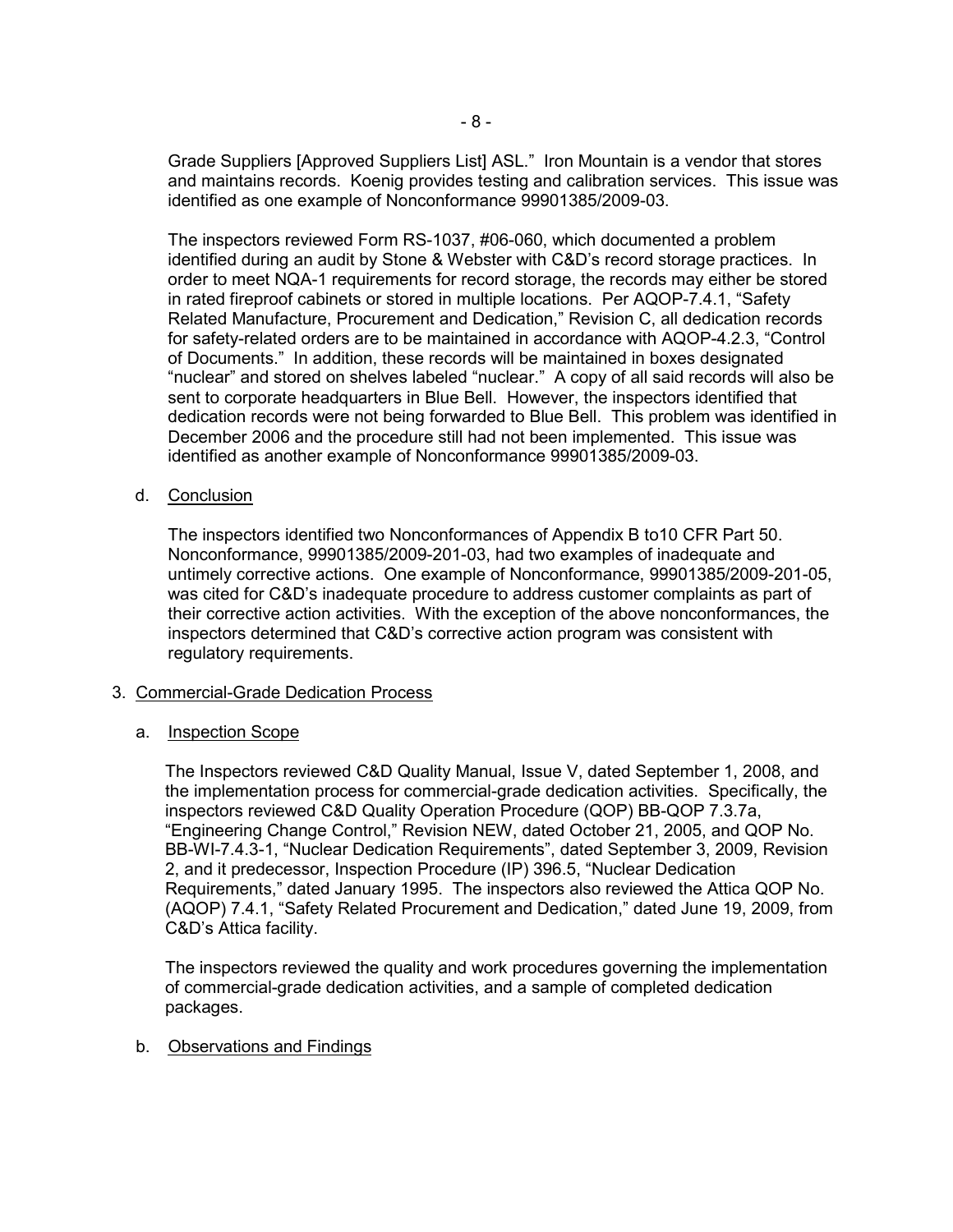QOP BB-QOP 7.3.7a, outlined the management system for directing, controlling, documenting the activities, and approvals needed for engineering change control of products. This procedure applied to all battery related products. The Engineering Change Request (ECR) form provides the means to evaluate equipment, specification, product, and drawing changes. C&D's Engineers evaluate these requested changes for their impact on battery parts and products. The pending changes are reviewed, verified, and validated via test or analysis. The changes are documented and approved before full implementation.

QOP No. BB-WI-7.4.3-1 provided guidance in handling dedication requirements for parts and components of battery assemblies as safety-related equipment and complied with industry guidance for performing commercial-grade dedication. Procedure BB-WI-7.4.3- 1 contained Table 1, which identified the critical characteristics and acceptance requirements for battery racks and battery cell components. Table 1 identified the battery cell cover's safety function as "no direct SR [safety-related] function," and had no requirements listed for critical characteristics or dedication requirements.

The inspectors reviewed IP 396.5, the predecessor to corporate procedure BB-WI-7.4.3-1. IP 396.5 contained the same Table 1 as procedure BB-WI-7.4.3-1. The table identified the battery cell cover's safety function as "acid containment" and the critical characteristics were "material and seal integrity." IP 396.5 further identified the dedication requirements of the battery cell cover as "certification (certification of conformance), mold quality, dimensions, and material test."

The inspectors requested the ECR that evaluated the re-classification of the safety function for the battery cell cover in support of the change in procedure BB-WI-7.4.3-1 from IP 396.5. C&D was unable to provide an ECR for the down-grade in the battery cell cover's safety-related classification. This issue was identified as Nonconformance 99901385/2009-201-04.

C&D's dedication activities are performed at their Attica facility. C&D Attica follows the higher-level corporate procedure BB-WI-7.4.3-1 for dedication, but also has supplemental procedures and processes for activities at their facility. The inspectors contacted the Attica facility, and interviewed the Attica quality department. The inspectors received Attica's supplemental procedure No. AQOP 7.4.1. The procedure defined the process for the purchase and dedication of materials used within C&D's Attica facility to ensure that purchased and manufactured products conform to the specified purchase requirements for safety-related items. Procedure AQOP 7.4.1 also contained Table 1 that was identical to IP 396.5.

The Inspectors reviewed Entergy Dedication Package P.O. No. 10070193, dated November 24, 2004. The Inspectors noted that the dedication package contained the generic quality plan traveler QP-033.0. The dedication package lacked a certificate of conformance for the container jar as required by the procedure; however, the Attica facility subsequently produced the certificate of conformance. This issue was identified as another example of Nonconformance 99901385/2009-201-05.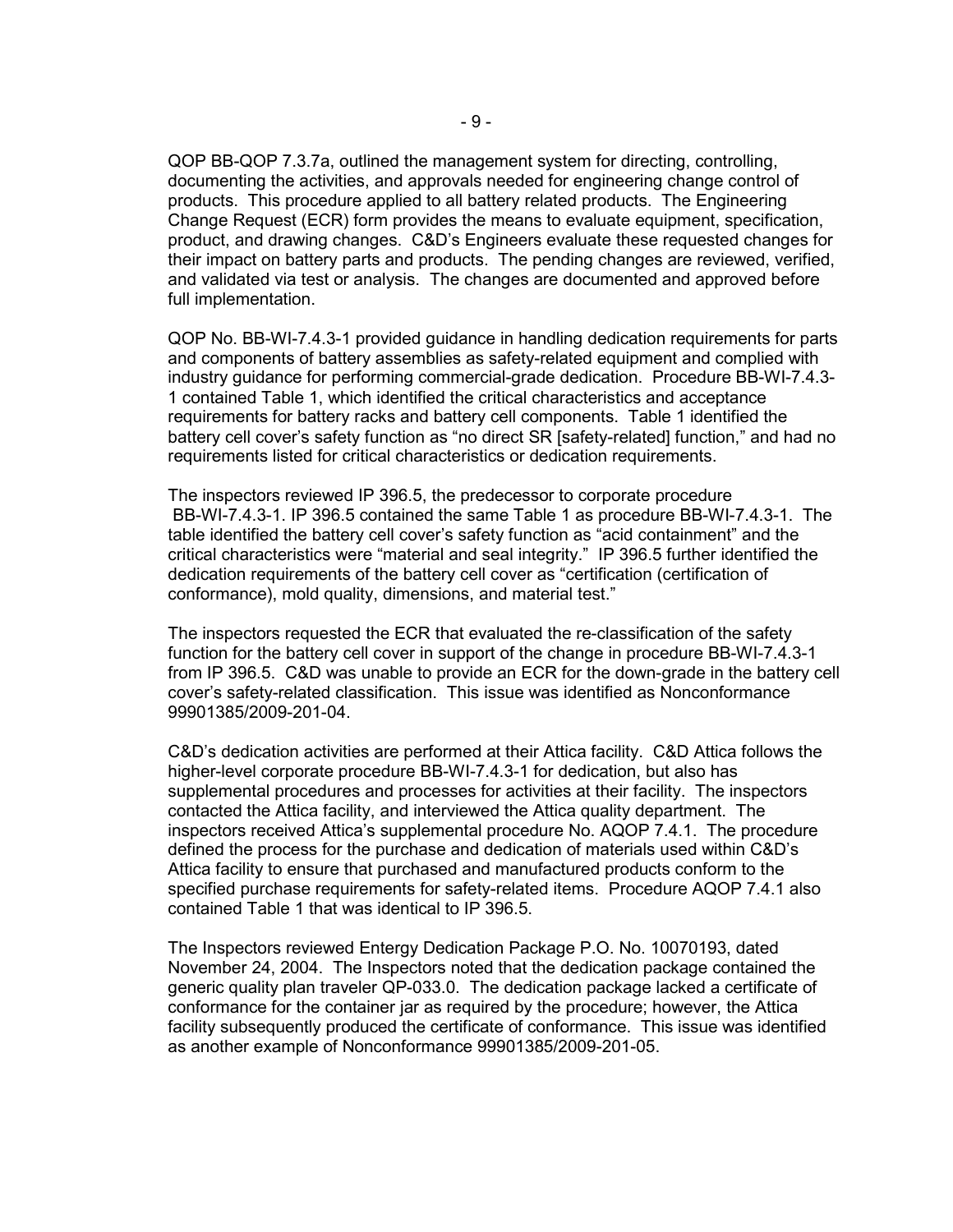### c. Conclusion

The inspectors identified two nonconformances to 10 CFR Part 50, Appendix B. Nonconformance, 99901385/2009-201-04, was cited for C&D failing to document justification for engineering changes in accordance with Procedure BB-QOP 7.3.7a. The second example of Nonconformance, 99901385/2009-201-05, was cited for the dedication package lacking a certificate of conformance for the container jar as required by the dedication procedure. With the exception of the above nonconformances, the inspectors determined that C&D's commercial grade dedication program was consistent with regulatory requirements.

## 4. Audits

## a. Inspection Scope

The inspectors reviewed Section QM 7.4, "Purchasing," of C&D's Quality Manual, Issue V and implementing procedures that govern the process for internal and external audits. The inspectors evaluated a sample of internal and external audit reports and corrective actions implemented by C&D for findings identified during audits.

### b. Observations and Findings

## 1. External Audits

The inspectors noted that Section QM 7.4, "Purchasing," of C&D's Quality Manual (QM) provided a general description of the process and requirements for performing external audits. C&D Quality Operating Procedure (QOP) BB-QOP 7.4 .3b, Revision 4, "Supplier Audits/Commercial Grade Surveys," described the process for conducting periodic audits/commercial-grade surveys of suppliers to evaluate the effectiveness of their quality program and of their ability to supply materials in accordance with specified requirements. Procedure BB-QOP 7.4.1b, "Supplier Evaluation," defined the process for supplier qualification and on-going evaluation of supplier performance.

The inspectors evaluated a sample of external audit/survey and supplier evaluation reports. The following external audit/survey reports were reviewed:

IMR Test Labs of Lansing, NY: Testing/calibration laboratory supplier audit performed July 28, 2009;

Ashtabula Rubber Company of Ashtabula, OH: External supplier audit performed December 4, 2008. The vendor provides custom molded hard and soft rubber mechanical goods;

Daramic LLC. of Piney Flats, TN: External supplier audit performed November 18, 2008. The vendor supplies battery plate separator material;

Laboratory Testing Inc. of Hatfield, PA: Testing/calibration laboratory supplier audit performed July 22, 2009;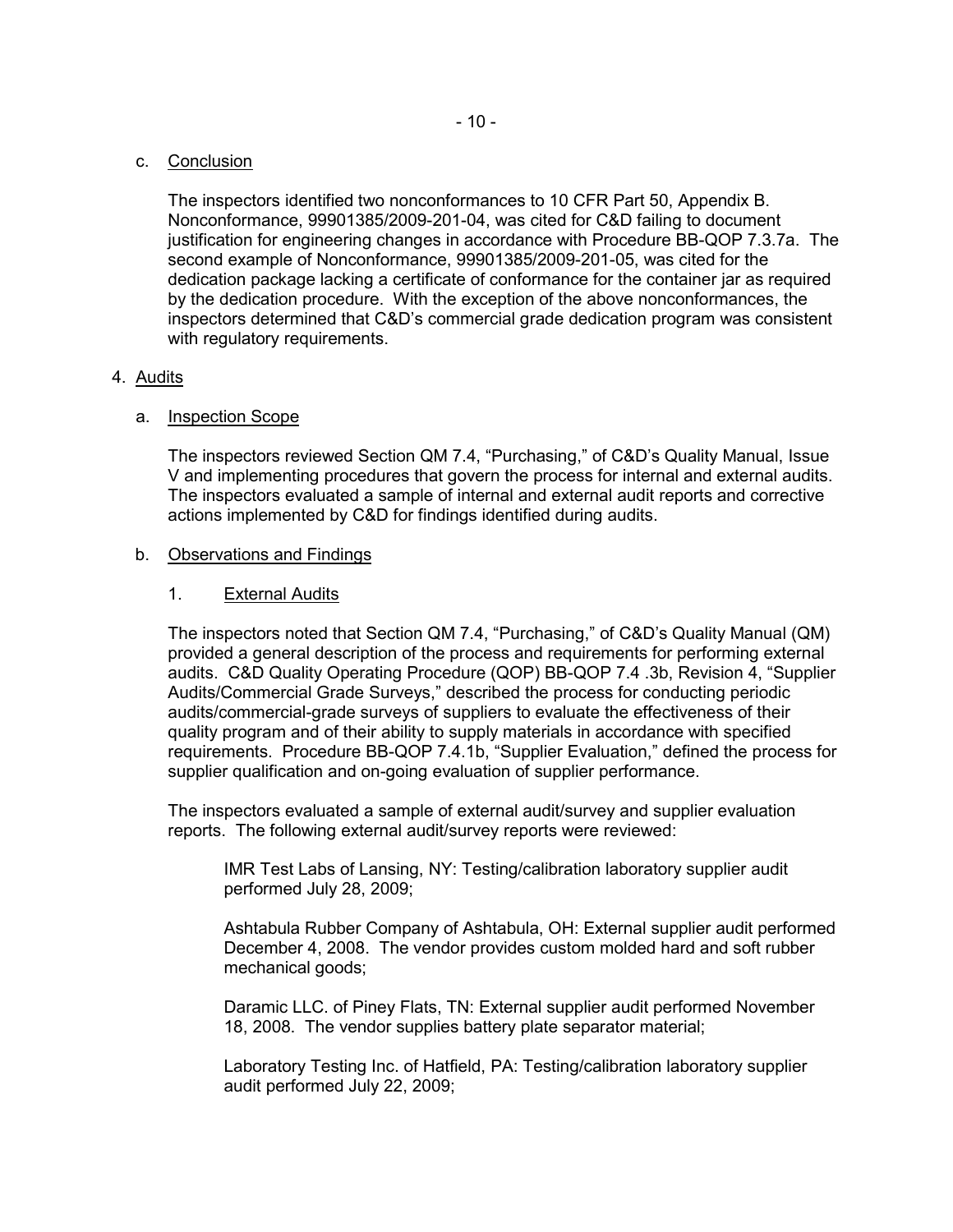Mack Molding Co. of Arlington, VA: Commercial-grade survey performed September 1, 2009, and an external audit September 1, 2009. The vendor provides the battery jars;

Nuclear Logistics Inc. of Fort Worth, TX: Testing/calibration laboratory supplier external audit performed July 29, 2009;

PM Fasteners Inc. of Harleysville, PA: Commercial-grade survey performed August 31, 2009. The vendor supplies hardware for the battery trays and;

Storm Copper Components Co. of Decatur, TN: Commercial-grade survey performed September 3, 2009, and an external audit performed November 19, 2008. The vendor supplies battery posts and cables.

The inspectors noted that in BB-QOP 7.4.3b, it describes that audit findings shall be classified in three levels. Level 1 are nonconformances that are a violation of a requirement (regulatory and/or C&D) of the quality management systems and shall be documented with a corrective action requirement. Level 2 are product related observations and are suggestions for areas of improvement that affect the form, fit or function of product. These observations are to be documented within the audit report and require a 60-day response from the auditee. Level 3 are programmatic/administrative-related observations and are suggestions for areas of improvement that do not affect the form, fit or function of the product. These observations are to be documented within the audit report, but do not require a corrective action or a response form the auditee. Follow-up of Level 3 observations are performed at the next audit. The inspectors noted in the Daramic audit that one observation was that nonconformance material was always tagged and was placed together with "good" material. C&D did not require a response from the vendor. The inspectors determined this to be a failure to properly implement a quality requirement to ensure nonconforming material could be not used in a quality application. This issue was identified as one example of Nonconformance 99901385/2009-201-06.

The inspectors also noted that the Daramic audit was a limited scope audit of a vendor with an ISO 9000 QA program. Daramic manufactures battery separators and membranes. The vendor does not maintain a quality program that meets Appendix B to 10 CFR Part 50. The inspectors determined that a commercial-grade survey of the vendor should have been performed instead of an audit. The inspectors noted that C&D did correct this oversight for the original audits that were performed for Mack Molding and Storm Copper Components. This issue was identified as another example of Nonconformance 99901385/2009-201-06.

The inspectors reviewed two supplier evaluation reports. The evaluation reports were of Richardson Molding Inc. and Daramic LLC. The inspectors did not identify any findings of significance.

#### 2. Internal Audit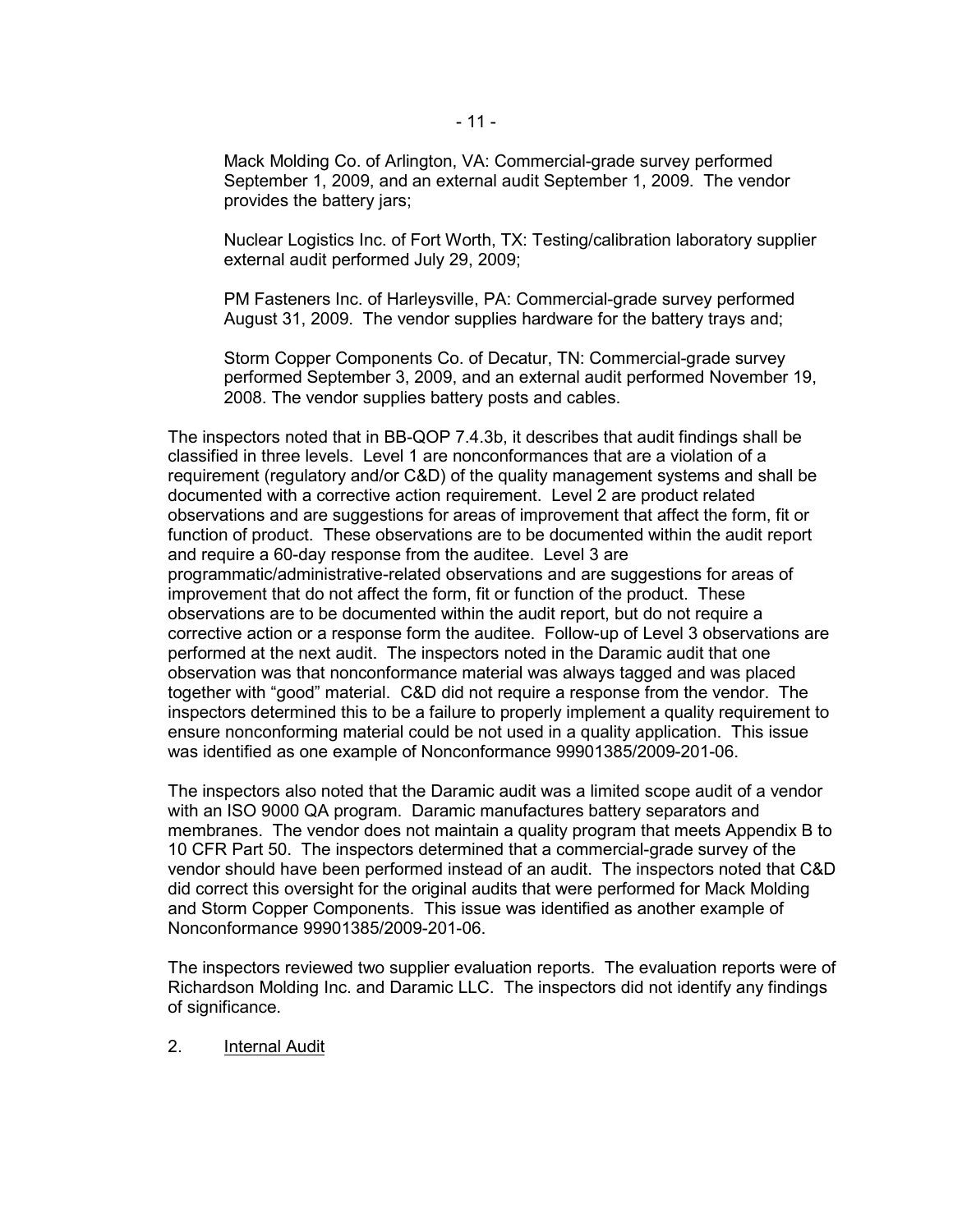The inspectors reviewed Section QM 8.2.2, "Internal Audit," of C&D's Quality Manual and procedure BB-QOP-8.2.2, revision 3. QM 8.2.2 described the purposes for performing internal audits, responsibilities, training requirements for auditors and frequency of audits. BB-QOP-8.2.2 established the process by which a system of planned audits will be carried out by C&D to verify compliance of the Quality Management System and effectiveness of the program.

Additionally, the inspectors reviewed a sample of C&D's latest internal audit reports. The audit reports included the date of the previous and current audit, lead and associate auditors, applicable procedures and the number of any CARs (Form RS-1037) initiated as a result of audit findings. An Audit Finding Report form (RS-1014) which included: audited quality element, participants, program requirements, findings and recommended corrective actions was also attached to each audit report. The table where the results of the audit were documented also identified which criteria of Appendix B were applicable. No findings of significance were noted related to internal audits.

The inspectors evaluated a sample of internal audits reports. The following internal audit reports were reviewed:

Design & Development – Leola Internal Audit performed May 19, 2009;

Contract Review/Order Entry Internal Audit performed June 2, 2009; and Materials Lab & Nuclear Dedication – Leola Internal Audit performed May 19, 2009.

No findings of significance were noted related to internal audits.

c. Conclusion

The inspectors identified one nonconformance to 10 CFR Part 50, Appendix B. The first example of Nonconformance 99901385/2009-201-06 involved failure to adequately categorize audit observations as findings which resulted in C&D taking no action to properly document and disposition the items. Additionally, the inspectors identified a second example of a failure to perform a survey instead of an audit. With the exception of the nonconformance noted above, the inspectors concluded that C&D is implementing an internal and external audit process in compliance with regulatory requirements and industry guidance.

5. Exit Meeting

On September 18, 2009, the inspectors presented the inspection scope and findings during an exit meeting with C&D's Senior Vice President and CFO, Ian J. Harvie, and other C&D personnel.